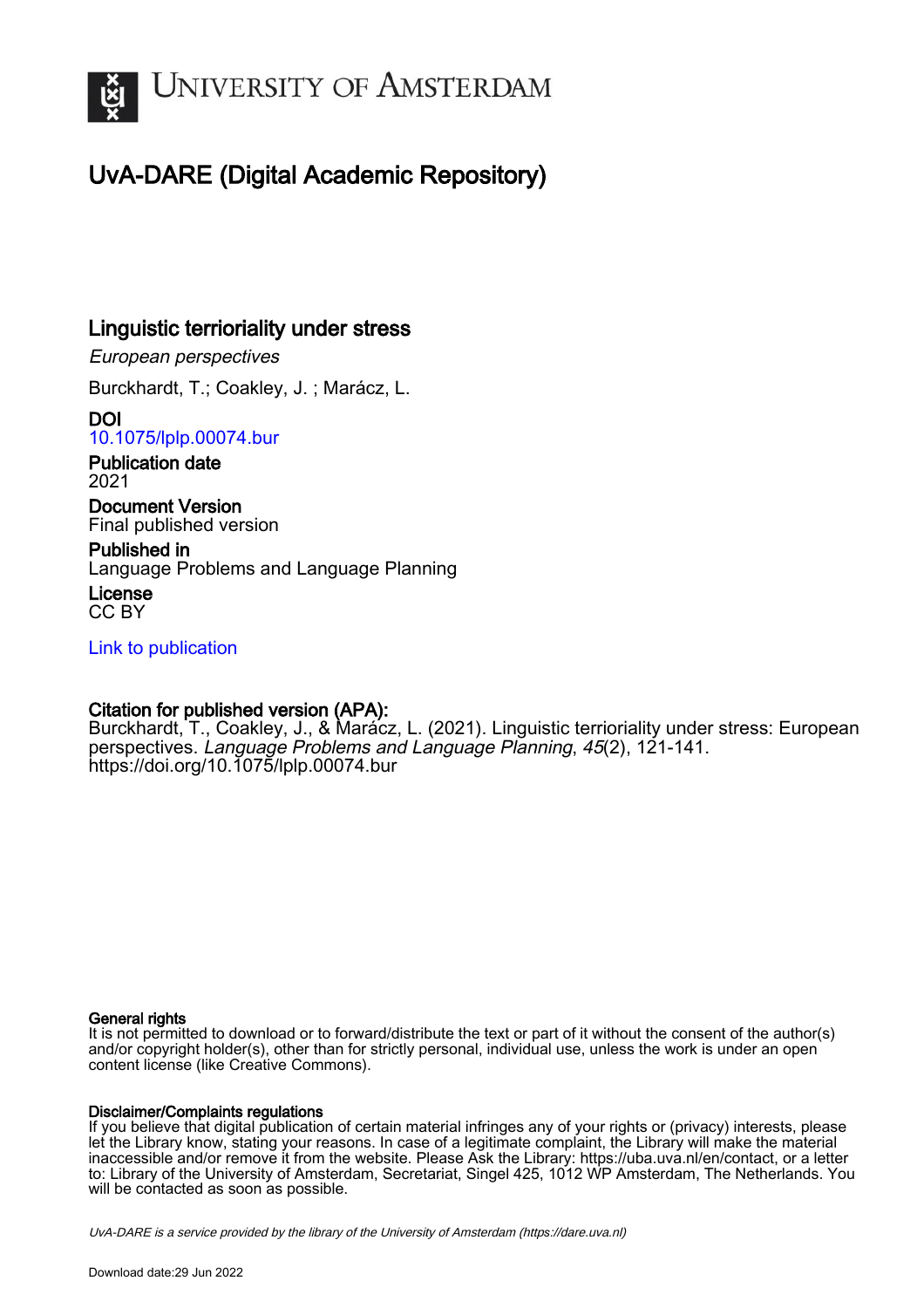# **Linguistic territoriality under stress** European perspectives

Till Burckhardt¦ John Coakley;<sup>33</sup> and László Marácz<sup>4</sup>  $^{\rm 1}$ Université de Genève |  $^{\rm 2}$  Queen's University Belfast |  $^{\rm 3}$  University College Dublin | <sup>4</sup> University of Amsterdam

This article revisits a well-known dichotomy (the 'territorial' and 'personal' principles) and develops a four-element classification of state approaches (from the most generous to the most menacing, from the perspective of speakers of minority languages). The article examines the implications for language policy of geographically dispersed or spatially concentrated patterns of distribution of speakers of particular languages. We begin by exploring the general literature on language policy, focusing in particular on the territorial and personal principles, the use of 'threshold rules' at municipal and other subnational levels, and the hybrid language regimes that are often a consequence of sociolinguistic complexity. We consider the extent to which responses to linguistic diversity across Europe may be understood by reference to these principles and categories. We explain why we have selected particular case studies (the Baltic republics, Transylvania, Switzerland, Belgium and Ireland) for further exploration. We conclude that, notwithstanding the value of the typologies we consider, real-life cases are almost invariably more complex, with states implementing policies that defy categorisation, that may change over time, and that may treat different language minorities by reference to different principles.

**Keywords:** language policy, *jus sanguinis*, *jus soli*, personality principle, territoriality, non-territorial autonomy, hybrid systems

# **1. Introduction**

The relationship between language and territory, and, more particularly, the implications for public policy of geographically dispersed or spatially concentrated patterns of distribution of speakers of particular languages, is our starting point in this special issue. Our object is to confront the major contours of the substantial literature to which this demographic challenge has given rise by narrow-

<https://doi.org/10.1075/lplp.00074.bur>

*Language Problems and Language Planning* [45:2](/exist/apps/journals.benjamins.com/lplp/list/issue/lplp.45.2) (2021), pp. 121–[141](#page-21-0). ISSN 0272-2690 | E‑ISSN 1569-9889

Available under the CC BY 4.0 license. © John Benjamins Publishing Company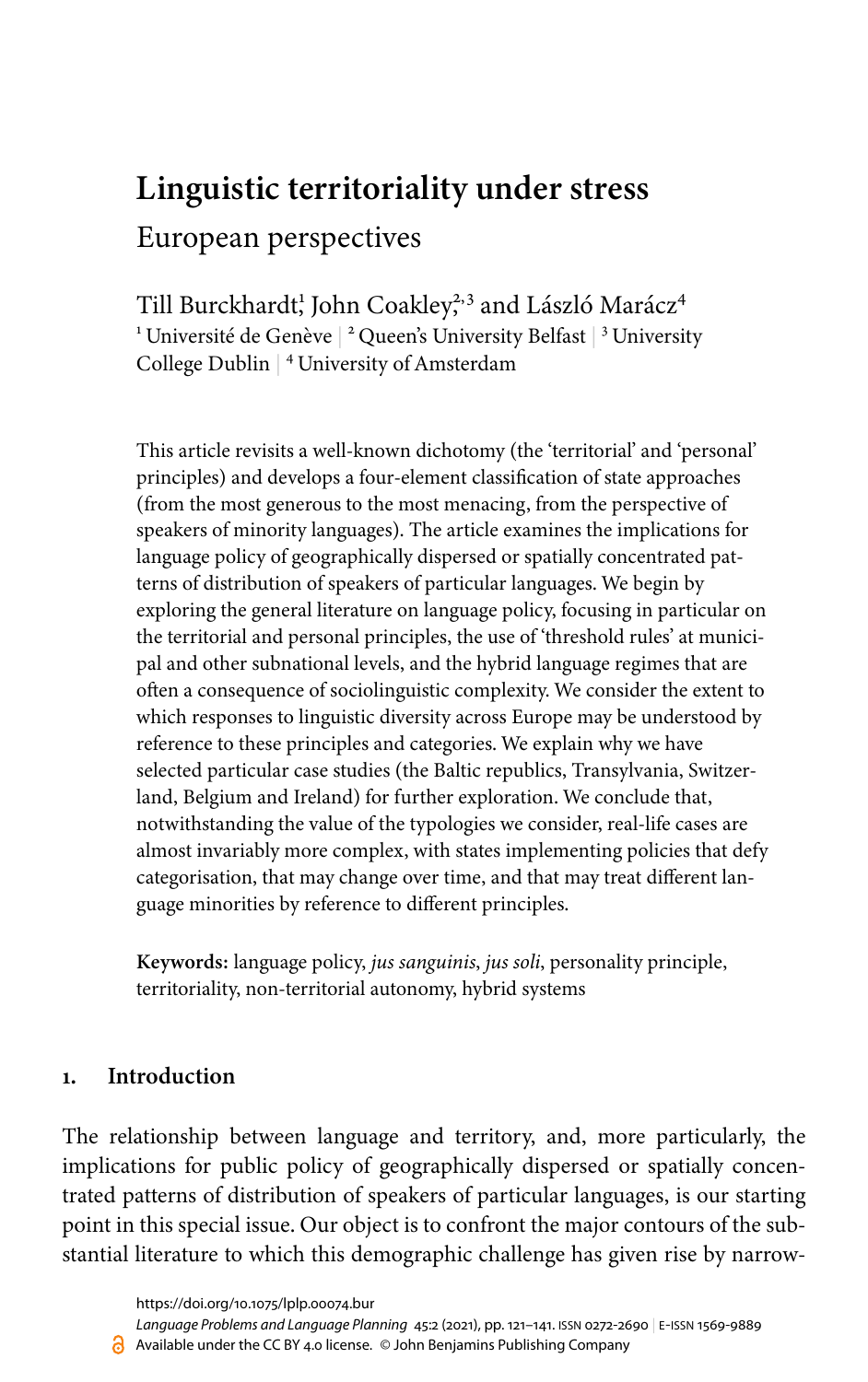ing the focus to a small number of case studies and seeking to draw out from these the major lessons that have emerged across a range of disciplines.

In this introductory contribution we examine the context of the articles that follow in this issue. We begin by exploring, in the first section, the general and comparative literature. We consider the origins of the distinction between the 'territoriality' and 'personality' principles in public international law, and the manner in which they were carried over into such disciplines or cross-disciplinary fields as sociolinguistics, political science and cultural geography. The next section describes the variety of responses to linguistic diversity across Europe, relying in particular on the well-known territoriality-personality dichotomy – the notion that state responses to problems of societal bi- or multilingualism may build on provisions for the specific territory or region concerned (the principle of territoriality), or be constructed around 'the language chosen by or attributed to the individuals being served' (the principle of personality; [McRae, 1978,](#page-19-0) p. 332). In the last main section, we indicate our reasons for selecting particular cases for further analysis, and we outline the tentative conclusions to which these articles point.

#### **2. The debate**

The principle that the population should use the language of its rulers – *cujus regio, ejus lingua* – describes the linguistic territoriality principle advocated by Philippe Van Parijs [\(2011a](#page-20-0), [2011b\)](#page-20-1). In the normative literature on language regimes, the territorial approach is usually opposed to the personal approach to describe two alternative principles of language policy and planning. At the root of the territorial approach lies an assumption that the most basic language rights are secured whenever it is possible to use the language in all contexts of life, and the concentration of a language community within the boundaries of a territory enables the establishment of a sociolinguistic 'context of choice' [\(Kymlicka,](#page-18-0) [1989\)](#page-18-0) – an approach based on the questionable hypothesis of homogeneous linguistic territories with clear-cut boundaries ([De Schutter, 2008](#page-18-1)).

In the domain of policy discussion, the territoriality-personality divide gained particular momentum during the debate on Canada's constitutional options in the last three decades of the 20th century and later (see [Cardinal & Léger, 2018](#page-17-0), for an overview). It re-emerged in the wake of the enlargement of the European Union and discussion of the drafting of a European constitution in the early years of the new millennium ([Van Parijs, 2004](#page-20-2); [Gazzola, 2006;](#page-18-2) later discussed in [Aparicio](#page-17-1) [Fenoll & Kuehn, 2016](#page-17-1); [Burckhardt, 2018;](#page-17-2) [Burckhardt & Gazzola, 2018](#page-17-3)). These two waves were followed by scholarship focusing on the link between language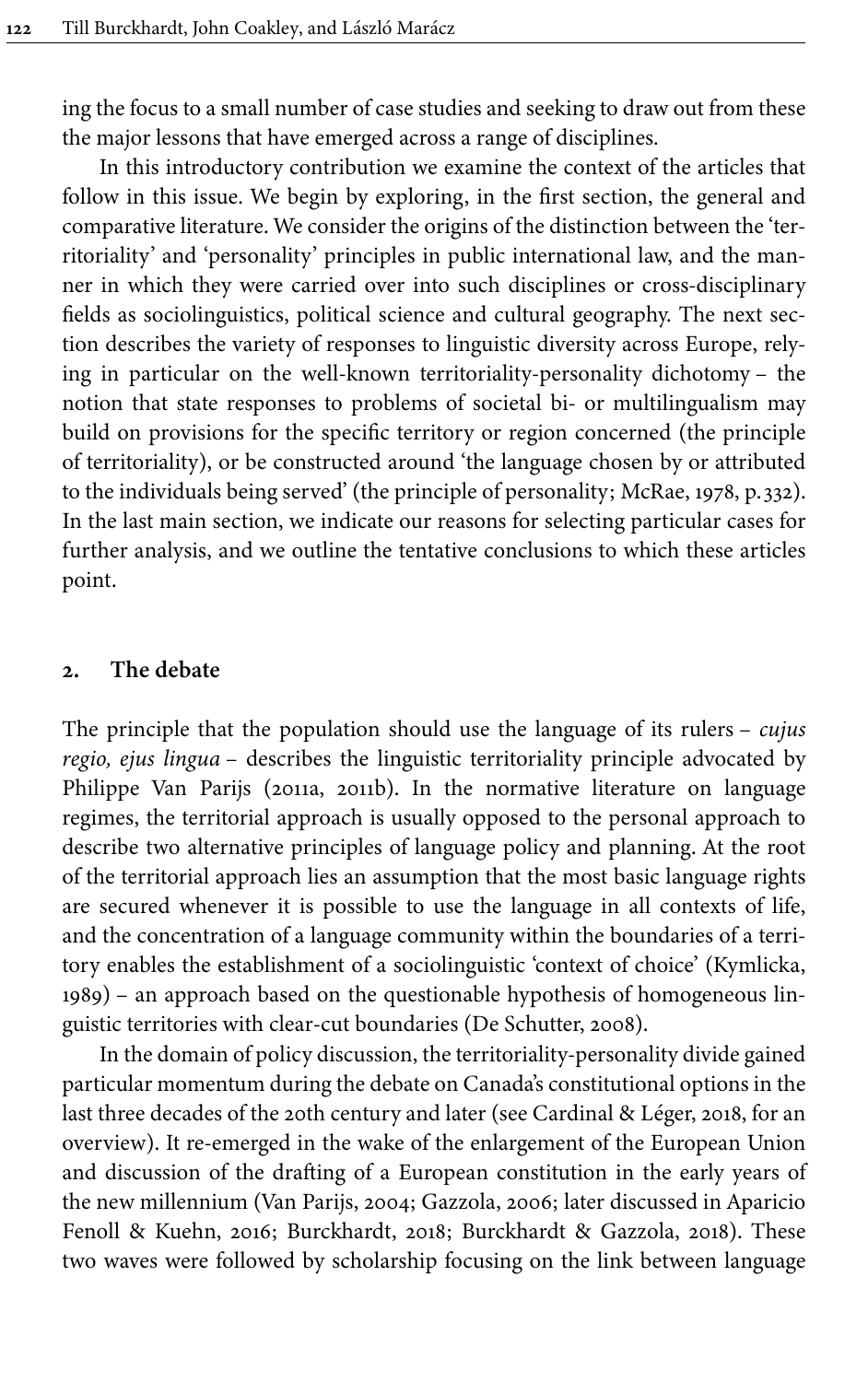regimes – intended as the principles and practices guiding state policies on language – and the institutional traditions underpinning them ([Cardinal & Sonntag,](#page-18-3) [2015a\)](#page-18-3). A comparative analysis based on empirical and retrospective research facilitated a sidelining of the traditional divide between personal and territorial approaches. Language regimes can be rarely – if ever – summed up as the implementation of prescriptive normative principles, as illustrated by the Swiss case [\(Burckhardt, 2021](#page-17-4)). They can be best understood as the outcome of historically rooted approaches to statehood ([Cardinal & Sonntag, 2015b](#page-18-4)), leading to a shift in focus towards the combination of territorial and personal elements to describe complex language regimes, including the concepts of multilingual citizenship and institutional completeness [\(Cardinal & Léger, 2017\)](#page-17-5). In fact, a closer inspection of the clear-cut cases of territoriality and personality brings to the surface a hybrid system which is a combination of aspects of both principles. In this special issue, we argue that these hybrid systems play a crucial role in practice, as the articles that follow will demonstrate.

The importance of territory for activities in the public domain is well established: government programs typically require a defined geographical space over which they are carried out. But might governments relate to citizens outside the framework of territorial politics? We may identify at least two relevant contexts in which the territorial principle is challenged. In the first place, leaving aside for the moment the question of language policy, emerging concepts of citizenship began to make a distinction between the principles of geography and descent at an early stage ([Slama, 2017](#page-20-3)). By the early twentieth century there were significant differences between states that followed the principles of *jus soli*, acquisition of citizenship by virtue of birth within a particular territory, and *jus sanguinis*, acquisition of citizenship on the basis of blood relationships; in general, the former principle was predominant in the Americas, and the latter in Europe ([Scott,](#page-19-1) [1930,](#page-19-1) pp. 28–29). This appears to have reflected contrasting state-building trajectories, with citizenship law being marked in varying degrees by a legacy of organic conceptions of nationality that stressed ties of community and kinship [\(Safran,](#page-19-2) [1997,](#page-19-2) pp. 313–314). Of course, too much should not be made of this distinction: one comparison of citizenship conceptions in France and Germany – traditionally seen as prototypes of the 'territorial' and 'descent' approaches respectively – concluded that the picture is a complex one, with criteria sometimes overlapping [\(Brubaker, 1992,](#page-17-6) pp.10–11).

Our central concern here, however, is with a second context: the implications of territoriality for language policy rather than for citizenship or political autonomy. One of the earliest sustained policy debates addressed problems of linguistic co-existence in Canada, as mentioned above. This was spurred by the emergence of the language issue in Canadian politics in the 1960s, and found expression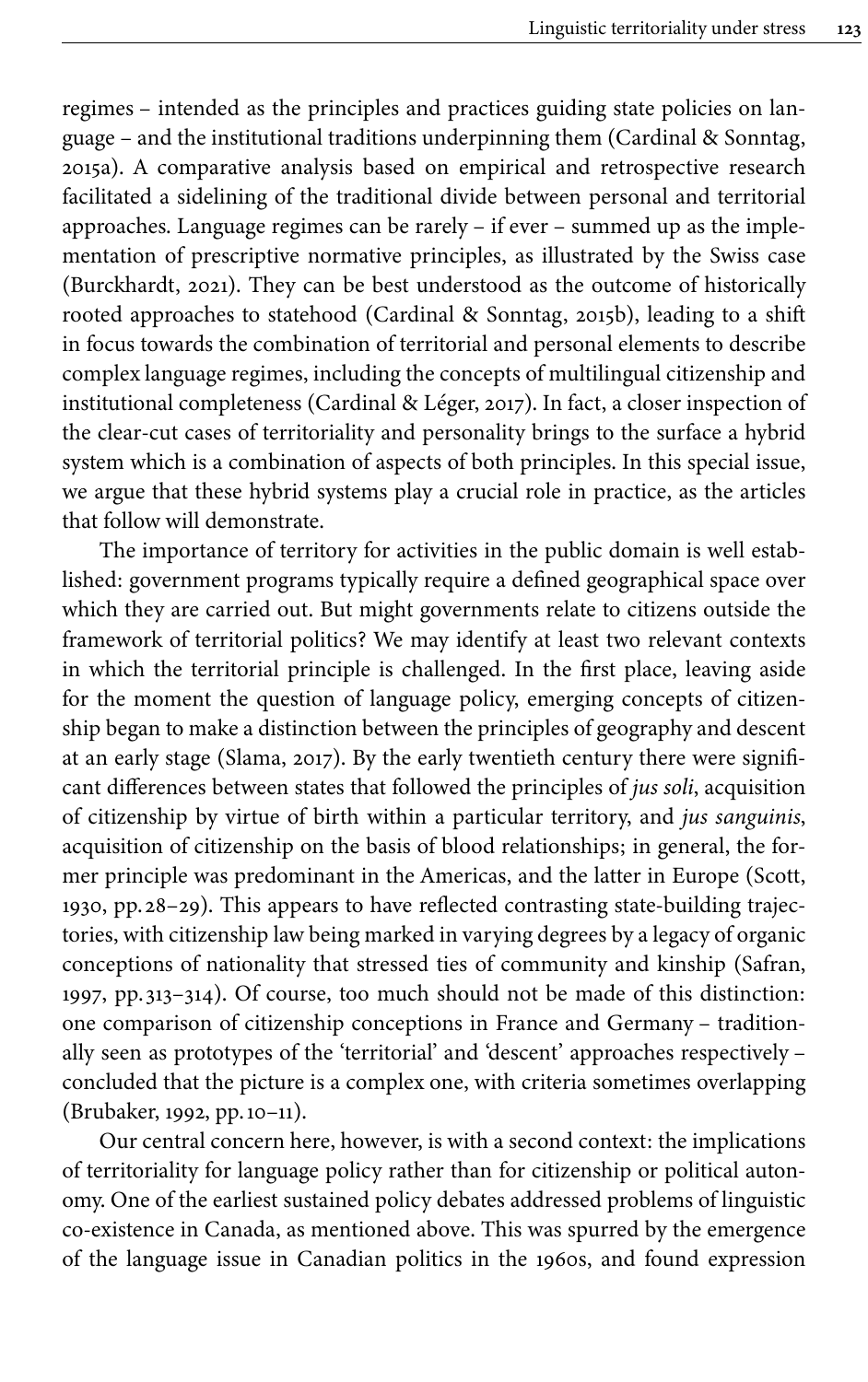in the Royal Commission on Bilingualism and Biculturalism established by the government in 1963. The remarkable five-volume report of the commission, published in 1967–70, was based on painstaking research. It addressed the issue of territoriality directly in its first volume, Chapter 4 of which was entitled 'the territorial principle and the personality principle' [\(Royal Commission, 1967](#page-19-3), pp. 75–88). The chapter noted that 'only a few countries have accorded full equality to their linguistic minorities', and singled out four as having something to teach Canada: Finland, Belgium, Switzerland, and South Africa. While this referred to South Africa under the apartheid regime, when only the white population enjoyed full civil and political rights, the commission found other reasons for classifying this country as an outlier: it was characterised by a high level of personal bilingualism (between English and Afrikaans); its two main languages, like those of Canada, were not indigenous to the area but were a result of settlement; and there was a relatively high degree of spatial mixing, unlike the other countries, where there were many unilingual areas. As a consequence, the commission concluded, the personality principle, not the territoriality one, was dominant in South Africa. In its view, the principle of territoriality was 'a theoretical concept'; the Finnish, Belgian, and Swiss systems did not represent pure examples of this, since they also admitted 'some considerations of personality' ([Royal Commission,](#page-19-3) [1967,](#page-19-3) pp.81–82).

The Canadian commission was influential not just in shaping public policy but also in sparking widespread academic interest. One of those extensively involved in the commission, the late Kenneth McRae, developed its findings in respect of the tension between the 'territoriality' and 'personality' factors in a path-breaking article that was to shape his own research profile for decades and to have a major influence on the broad field of language policy and politics ([McRae,](#page-19-4) [1975,](#page-19-4) [1978](#page-19-0)). Building on an older tradition of legal scholarship, he applied the distinction between *jus soli* and *jus sanguinis* to the domain of language policy. He made a major contribution to empirical research by building further on the work of the commission with seminal, book-length studies of language policy and its sociolinguistic context in Switzerland [\(McRae, 1983\)](#page-19-5), Belgium [\(McRae, 1986\)](#page-19-6) and Finland [\(McRae, 1997\)](#page-19-7); for an elegant overview, see [McRae \(2007\)](#page-19-8). He did not include South Africa, presumably in part because of the distinctiveness that the royal commission had observed but also because of the increasingly obvious unsustainability of the apartheid regime, and the exclusion of most of the population from rights even more fundamental than language ones.

More than two decades into the twenty-first century, we have accumulated a large amount of experience in analysing language policy as regards its anticipated and actual outcomes. The dilemma remains unchanged: the coexistence of languages in bi- or multilingual societies becomes increasingly problematic as sub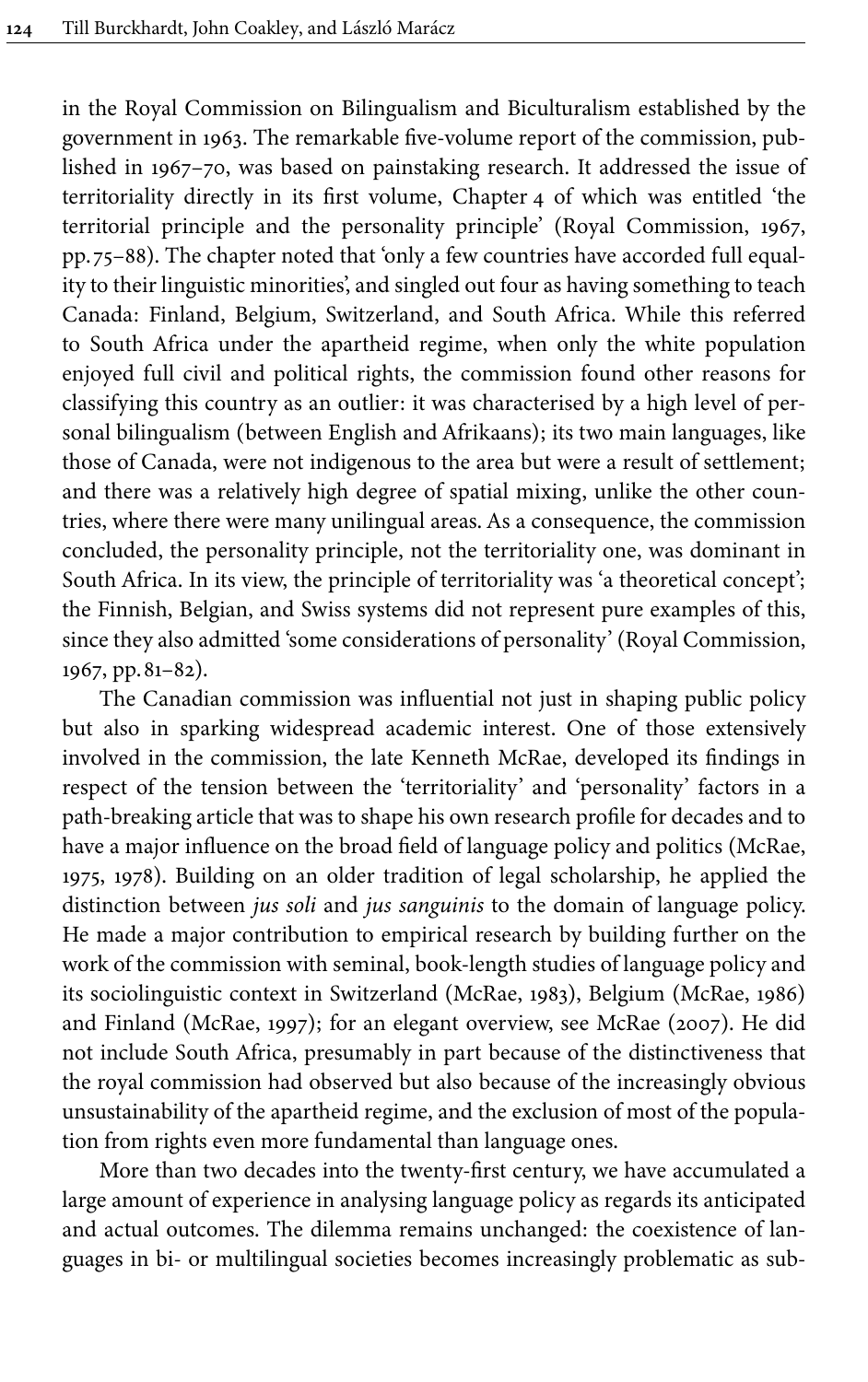state public bodies and agencies grow in political and administrative significance. Indeed, the propensity of language contact to lead to linguistic conflict – often taking the form of a metaphorical life-or-death struggle between languages – highlights the extent to which problems arising from the coexistence of two or more languages on a single territory urgently require resolution [\(Laponce, 1987](#page-19-9), pp. 53–93; [1993\)](#page-19-10). The tension between 'official' languages of state and other languages which do not enjoy this status is a relevant problem for this special issue, which also considers patterns of competition between geographically dominant languages, whether or not they enjoy official status, and spatially dispersed ones, which typically are socially, politically and legally marginalised.

In assessing the manner in which the political and administrative implications of the twin principles of 'territoriality' and 'personality' have been spelt out in European states, we need to consider these two principles more carefully. The 'personality' principle implies that citizens should enjoy the same set of (official) language rights no matter where they are located spatially within the state; the 'territorial' principle posits that language rights may vary from region to region, according to local conditions ([Kymlicka & Patten, 2003,](#page-19-11) p. 29). The latter approach thus applies a geographical principle in protecting language rights in a particular area ([May, 2012](#page-19-12), pp.187–188). The 'personality' principle (corresponding to *jus sanguinis*) implies that citizens should enjoy the same set of (official) language rights no matter where they are located spatially within the state; the 'territorial' principle (like *jus solis*) posits that language rights may vary from region to region, according to local conditions, notwithstanding its limitations, such as the arithmetical criterion to be adopted – the cut-off point at which there are deemed to be a sufficient number of speakers of a particular language to warrant active language protection and the use of such languages in the public domain [\(May, 2012,](#page-19-12) p.190).

The case for recognizing and guaranteeing the 'equal dignity' of languages by acknowledging their official status in a given territory is indeed a strong one. In a multilingual area in which people learn languages and interact linguistically with one another, a coercive regime can be either territorially or functionally differentiated: its provisions can vary according to either the location of interaction or according to the category to which the people involved belong. In the former case, linguistic borders are crucial; in the latter, linguistic community membership is [\(Van Parijs, 2011a](#page-20-0), p.136). Van Parijs defends the territorial regime on the basis that, in the EU case, for example, it permits each of the co-existing languages to be 'king' within the limits of its territory, and for the identity associated with that language to be protected through its role as the official language of the population as a political community ([Van Parijs, 2011a,](#page-20-0) pp.146–149). The Van Parijs model sees personal bilingualism as comprising two overlapping territorial layers: in the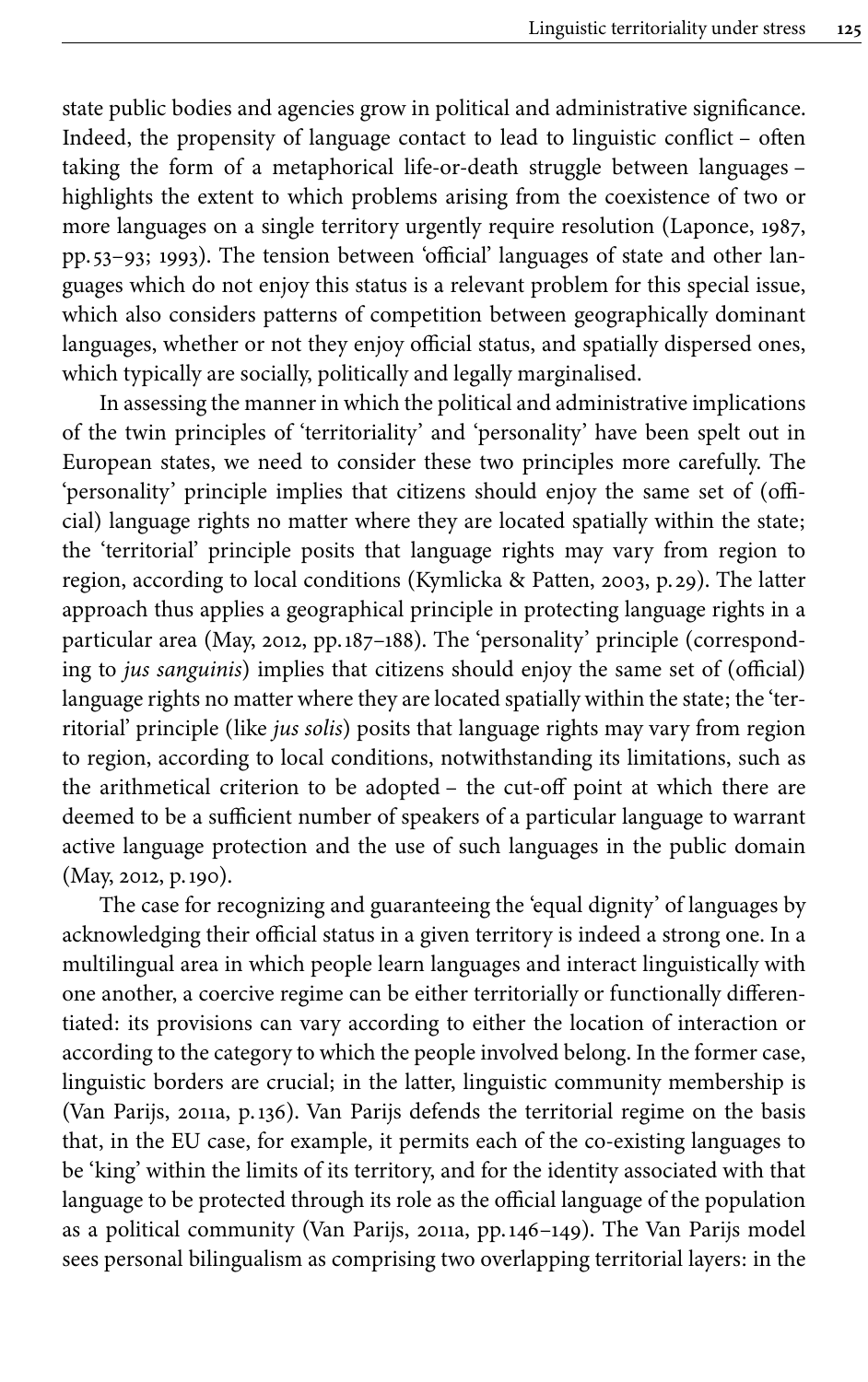EU case, a common layer, or ground floor, encompassing the whole of the EU, with English as the common language; and multiple territorially circumscribed layers, or upper floors, in which ancestral languages 'reign', though such a twolevel model is not our primary concern here.

### **3. The options**

In principle, states may respond in at least four quite different ways to the challenge of linguistic diversity. First, in the 'preservationist' approach the state's policy on minority languages has a conservationist dimension, seeking to cultivate them and ensure their survival as cultural forms, even if their speakers are few in number and show little interest in the survival of the language or in being identified as a distinct community. State policies are rooted in a top-down approach which may go well beyond the demands of linguistic minority activists (if these exist; in some cases, there are none). Second, in the 'protectionist' approach states acquiesce in the demands of minority activists, arriving at a mutually acceptable accommodation that typically makes provision for a bilingual or multilingual regime. The shape and extent of this regime will depend on geolinguistic and sociolinguistic considerations, as well as on the balance between minority demands and state priorities. Third, in the 'proscriptive' approach states make no (or only insignificant) concessions to linguistic minority activists. The state is defined as unilingual, and the official state language enjoys a monopoly in the public sector, including the education system; use of minority languages is proscribed. Fourth, the state may adopt a 'permissive' approach, at least formally, defining itself as language-neutral and leaving substantial room for manoeuvre to communities to organise themselves around non-state actors such as religious organisations or secular charities, which may receive public funding to implement state policies.

Not surprisingly, the tension between these approaches has resulted in a sizeable literature. Early scholars, such as [Laponce \(1987\)](#page-19-9), opted for a 'protectionist' regime, relying on the territoriality principle to provide a language with the best chance to maintain its integrity and its specific features. The principle of equality between languages was advocated also by [Kymlicka & Patten \(2003\)](#page-19-11), and relabelled as 'equal dignity' or 'parity of esteem', as in the work of [Van Parijs \(2011a\)](#page-20-0). Here, again, the strongest protective principle, at least as far as Van Parijs is concerned, is territorial status for the languages involved. There may indeed be more pragmatic reasons for adopting this approach. As Csata et [al. \(2021\)](#page-18-5) show, 'protectionist' language policy may promote efficiency in economic exchange and the construction of social trust between speakers of the majority and minority languages, contributing to enhanced socioeconomic development. This continues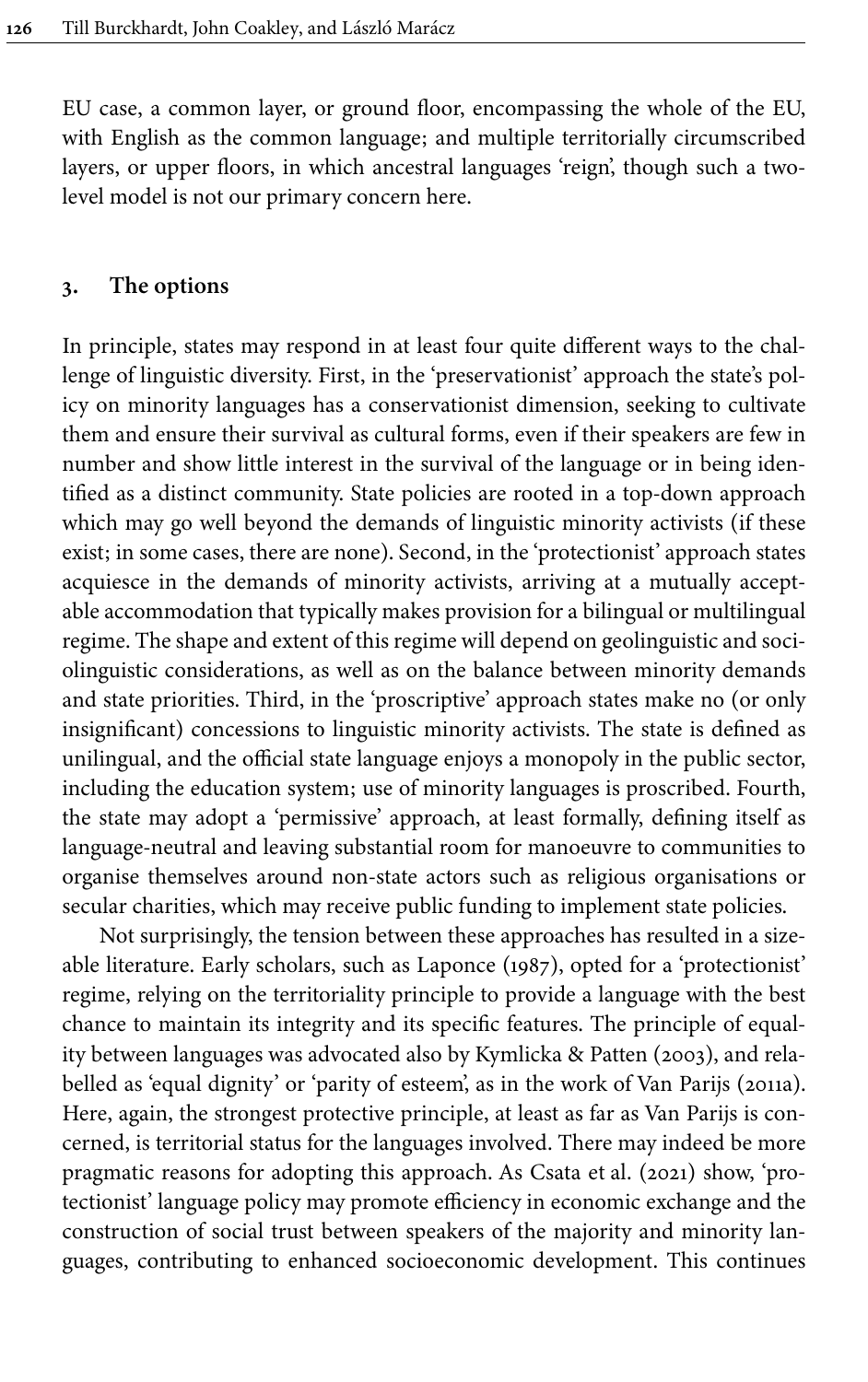to be an area of interdisciplinary debate. One extensive strand in the literature stresses the negative effects of territorial diversity on growth in developing countries ([Easterly & Levine, 1997;](#page-18-6) [Alesina et](#page-17-7) al., 2003) and US counties [\(Alesina,](#page-17-8) [Baqir & Easterly, 1999](#page-17-8)). But different findings may also be cited: [Arcand and](#page-17-9) [Grin \(2013\)](#page-17-9) conclude that linguistic diversity does not have negative effects on macroeconomic variables such as growth or per-capita GDP, while [Florida \(2005\)](#page-18-7) highlights the positive outcomes of territorial diversity on innovation in wealthy metropolitan areas.

Clearly, the nature of a language regime – whether or not territorially based – depends on political and contextual conditions ([McRae, 2007;](#page-19-8) [May, 2012](#page-19-12); [Williams, 2013](#page-20-4); [Dembinska et](#page-18-8) al., 2014; [Vizi, 2016](#page-20-5)). Quite often, minority and migrant languages are granted specific rights in the context of a regime that prioritises an established official language. The nature of the rights that are applied is determined by a number of factors: domestic ones such as size, history and tradition, and international ones, including geopolitical weight, relations with kinstates, international treaties and other outcomes of globalization and of the impact of European agreements and norms. The importance of the broader European dimension is exemplified by two conventions of the Council of Europe which help to protect the position of traditional language minorities in affiliated states: the European Charter for Regional or Minority Languages (ECRML) adopted on 5 November 1992, and the Framework Convention for the Protection of National Minorities (FCPNM) signed on 1 February 1995 [\(Grin, 2003](#page-18-9)).

Closely related to the notion of territorial and non-territorial criteria underpinning language policy is that of territorial and non-territorial autonomy. The territorial approach (which finds expression in autonomy, devolution, federalism and related instruments, as illustrated by such cases as Switzerland) is well known, and is the subject of a very large literature (for a recent overview, see [Loughlin](#page-19-13) et [al., 2013\)](#page-19-13). The second, non-territorial autonomy, is less familiar, and has only recently been subjected to comparative analysis (see, for example, [Nimni, 2005](#page-19-14); [Smith & Cordell, 2008](#page-20-6); [Smith & Hiden, 2012;](#page-20-7) [Nimni, Osipov & Smith, 2013](#page-19-15); [Chouinard, 2014](#page-18-10); [Coakley, 2017](#page-18-11)). Historically, non-territorial autonomy was common before the creation of the modern state. Tribal peoples, often nomadic, related to their kings or rulers by bonds which 'resided in the blood-tie, not in the territory', so that 'the law under which a man lived was personal, always attaching to him, in virtue of his origin, and irrespective of his domicile' [\(Macartney, 1934](#page-19-16), p.60). Thus, in medieval times the Germans of Bohemia lived under their own corpus of laws, *jus Teutonicorum*, and were so recognised by the King of Bohemia; at a later period the Székely of Transylvania were recognised as an autonomous, non-territorial 'nation'; and the non-Muslim millets ('nations') of the Ottoman empire enjoyed a similar status [\(Macartney, 1934,](#page-19-16) pp.60–66; [Csata & Marácz,](#page-18-12)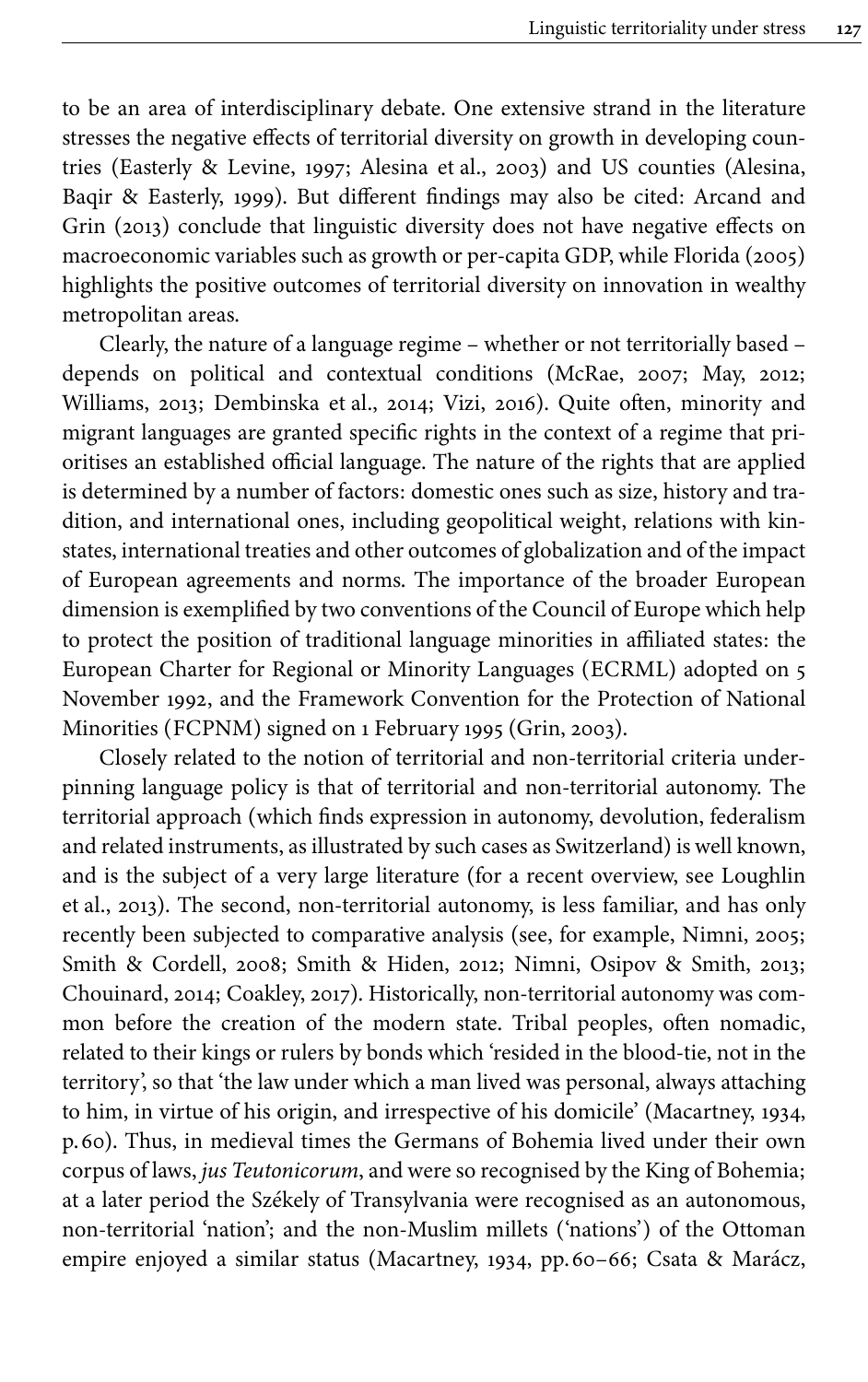[2016](#page-18-12)). Autonomy of this kind fits uneasily in the constitutional structure of the modern state, but there have been some examples of notable experiments with non-territorial autonomy, usually restricted to cultural and linguistic rights, as in Moravia in the last years of Habsburg rule, interwar Estonia, post-1970 Belgium and several Central and East European states after the fall of communism [\(Coakley, 2016a,](#page-18-13) pp.13–17).

Resistance to territorial autonomy and absence of consensus on solutions gave way to parallel proposals – mostly in Central and Eastern Europe – for cultural and linguistic autonomy based on the personality principle. This model acquired popularity at the end of 19th century in the Austro-Hungarian Empire, in particular in the work of the social democratic activist Karl Renner (for an account, see [Nimni, 2007\)](#page-19-17). With a view to mitigating risks commonly associated with territorial autonomy (such as secession, the creation of new minorities and ethnic discrimination), ethno-linguistic minorities were to be granted collective constitutional rights and non-territorial cultural self-rule. Cultural autonomy recognises the status of collectivities whatever their geographical location; collective rights are thus dissociated from territory and can be attributed to dispersed groups. The model potentially gives control to communities over their cultural and linguistic affairs. Local minorities are not subject to the cultural practices of the local majority but enjoy 'sovereign areas of competence' [\(Nimni, 2007\)](#page-19-17). In the Austro-Hungarian Empire the 'nationalities', i.e. the autochthonous ethnolinguistic groups, were granted individual and collective linguistic rights, recognised in offices, schools, courts and in county and communal assemblies ([Marácz,](#page-19-18) [2020,](#page-19-18) pp.63–4). This law was not always respected in practice in the Hungarian part of the empire, where speakers of minority languages continued to decline (for example, the number of Slovak speakers fell by 8% between 1880 and 1910; [Marácz, 2020](#page-19-18), pp.68–69). In the contemporary world, where the traditional nation-state model gives way to new governance structures such as the European Union, it seems appropriate to consider cultural autonomy as an alternative to territorially conceived solutions to protracted ethnic conflicts. But we should not expect too much if we stray outside the domain of language policy: comparative analysis of regimes of at least nominal non-territorial autonomy has concluded that 'there may be less – perhaps, much less – to non-territorial autonomy than meets the eye' [\(Coakley, 2016b,](#page-18-14) p.178).

Countries vary both in the extent of the suite of language measures conceded to minorities and the manner in which this changes over time, often in the context of prolonged struggle. Thus, for example, in Poland, minority representatives asked for an 8% threshold, which would permit 79 municipalities to be defined as bilingual (with established minority languages such as German, Ukrainian or Belarusian coexisting with Polish). This was extensively discussed in the Polish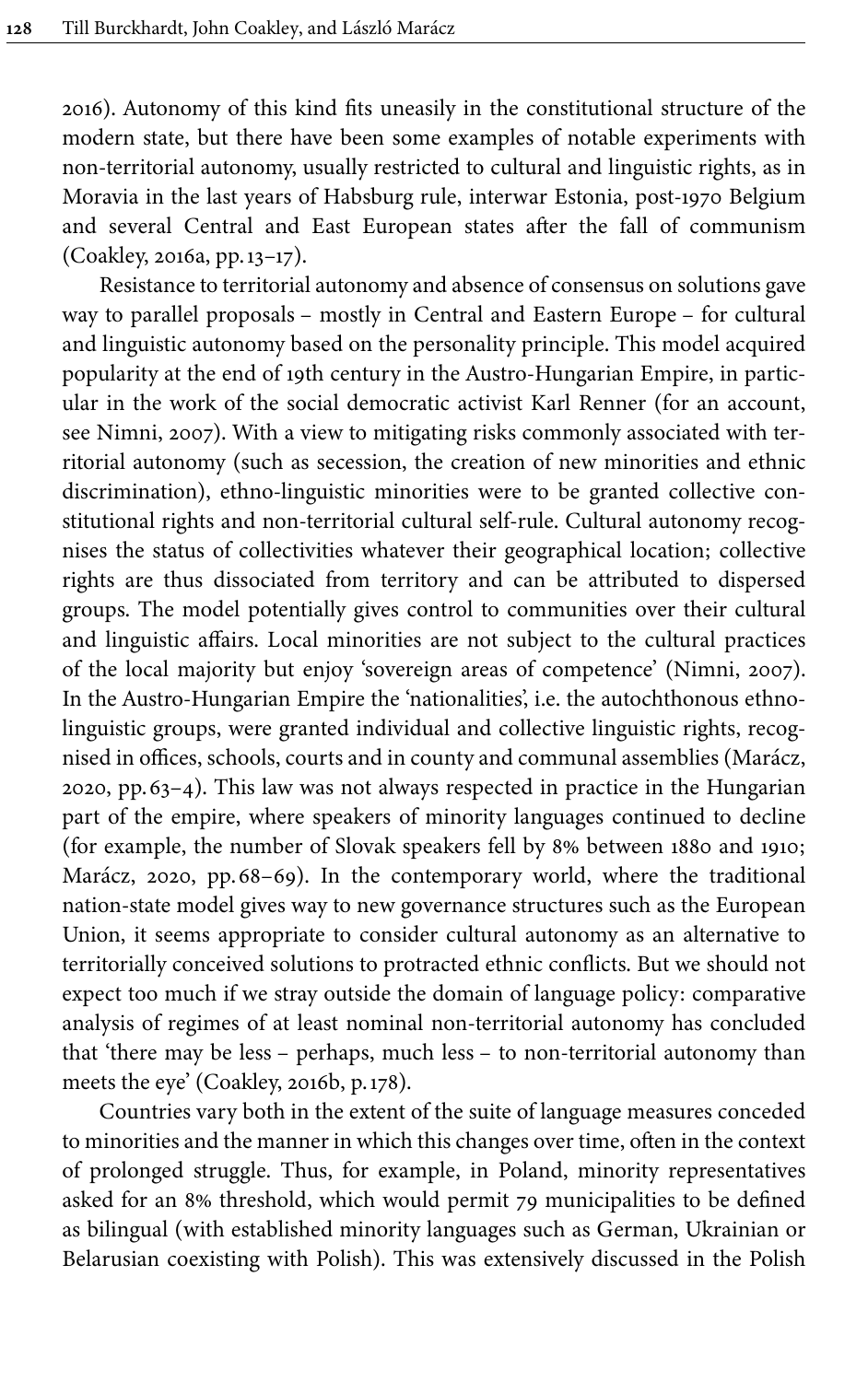parliament between 2002 and 2005 and was finally rejected by the main Polish parties, some of which refused to consider any bilingual measures at all, while others were prepared to accept a 50% threshold, which would only allow five municipalities to get bilingual topographic signs and to use minority languages in public administration. After months of parliamentary debate, the initial proposal of 50% was downscaled to 20% on the model of Hungary and Slovakia; this would affect 51 municipalities according to 2002 census data. Threshold solutions thus vary greatly in their application of the territorial principle, with elements both of individual rights (to use the minority language) and territorial arrangements (such as administrative and topographic bilingualism). They are also subject to varying interpretations at local level. There may, for example, be a demanding requirement for minority registration, as in Poland; in Slovakia, even one speaker of Slovak who does not speak the minority language can block its use at municipal council meetings ([Marácz, 2011](#page-19-19)).

In responding to European framework documents such as the ECRML and the FCPNM, the Central and Eastern European states arrived at certain creative but still contested solutions. One of these, as we have seen, is the 'threshold rule', a type of hybrid system with both territorial and personality aspects. Most Central and East European countries accorded minorities a set of linguistic and educational rights in regions where a 'substantial' number of minority members resided. Formal definitions of 'substantial' vary, sometimes leading to controversy. The 'threshold rule' is arbitrary and politically driven, with great variation from country to country. Thus, for example, at municipal level in Finland an 8% threshold is applied if a minority is to be conceded certain language rights; in Kosovo the corresponding figure is 10%; in Romania, Hungary, and Slovakia the threshold is of 20%; and at regional level in Estonia a much more demanding 50% limit is specified [\(Dembinska et](#page-18-8) al., 2014, p. 364).

Even a generous threshold is no guarantee of the survival of bilingual territorial units. Following each census, bilingual municipalities may be threatened with potential withdrawal of their minority regimes. Thus, Hungarian speaking inhabitants of Transylvania's capital, Cluj-Napoca, may no longer use Hungarian in communicating with the municipal administration as their share of the population had dropped to 16.4% by 2011, below the 20% threshold. This still represents a substantial absolute number, 49,565 – much more than in smaller Transylvanian towns with a Hungarian majority, where Hungarian can be used in com-munication with administrative officials.<sup>1</sup> As Wickström [\(2019,](#page-20-8) [2020](#page-20-9), p.10), has argued, threshold rules restricting minority language rights may violate constitutional equality and impede the implementation of minority language rights.

**<sup>1.</sup>** <http://statisztikak.erdelystat.ro/adatlapok/kolozsvar/859> (accessed 2021 February 16).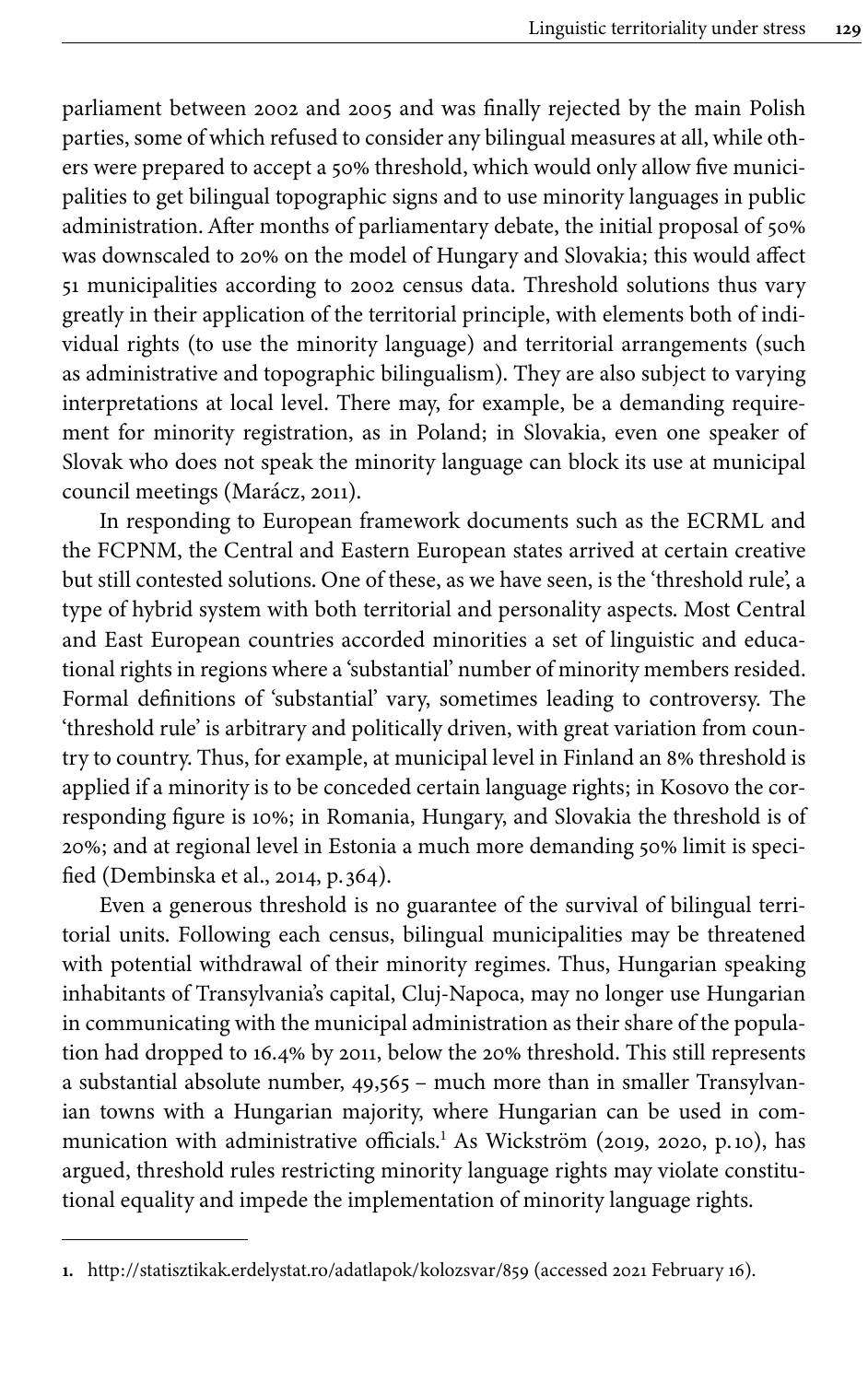Such threshold provisions do not help dispersed minorities, such as Ukrainians in Poland, who were forcibly displaced from their historical territory in the 1940s. The arrangement continues to be subject to intra-state politics and to changing relations between the host-state and the kin-state [\(Brubaker, 1996](#page-17-10); [Batory, 2010](#page-17-11)). In Slovakia, similarly, the 1995 minority law was modified in 2009 for nationalist reasons, restricting the use of Hungarian to the private sphere and penalizing violations of this ([Marácz, 2011,](#page-19-19) p.167). Elsewhere, arrangements may be more benign. Minorities may, for instance, be protected by a 'grandfather clause' that allows declining minority languages to retain official status even when they drop below the formal threshold (for example, in Finland, provided they remain above 6%). There are similar provisions that discriminate positively in the case of Romansh speakers in Switzerland ([Grin, 2010](#page-18-15); [Stojanović, 2010](#page-20-10)) and, de facto, in defining Irish-speaking districts in Ireland ([Coakley, 2021\)](#page-18-16). We need also to note a *caveat*: states may adjust the manner in which the threshold criterion is applied by switching from the resident population to the citizen population, or vice versa; minorities normally find it easier to reach the threshold if the resident population is the base. Efforts to achieve optimum balance between equity and efficiency may lead to granting the same rights to all speakers of minority languages, with full implementation of the personality principle for majority and minority alike ([Wickström, 2019,](#page-20-8) [2020\)](#page-20-9).

# **4. The case studies**

In seeking to explore further the range of approaches to linguistic diversity reflected in language regimes, we need to specify more precisely the manner in which such regimes respond to the sociolinguistic realities that they are designed to address. We may identify at least three domains within which the provisions of language law are relevant. In each, the authorities may interact with the population through a single language, through the medium of two or more languages of equal status, or, in an intermediate position, mainly through a single language. These three sectors may be described as follows:

- the central state including federated entities with full legislative competences – and its agencies: the public representation system and political institutions, the civil service, and public sector bodies such as the education system, health and welfare organisations and economic development agencies
- substate public bodies: local authorities at various levels (region, district, municipality, etc.) and any related agencies; and devolved agencies whose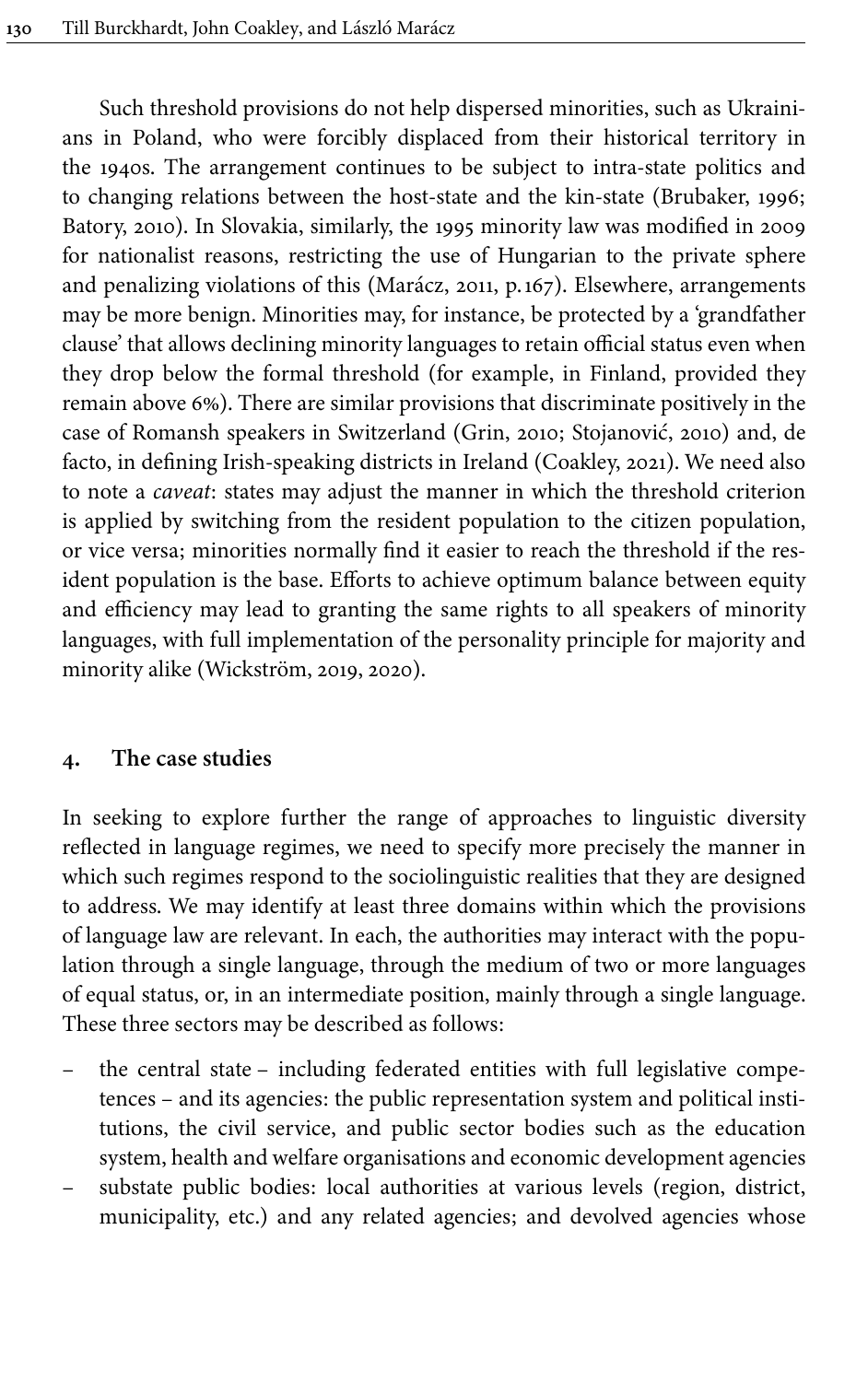jurisdiction is non-territorial, such as cultural councils or institutions connected to sub-state language communities

the private sector, including not just commercial enterprises but also such organisations as churches, sporting bodies and social institutions, which may be subject to specific regulations on language use to promote a 'context of choice'.

While we refer to all three of these sectors in the special issue, our particular interest is in the second one (substate public bodies). We are interested in the way in which such bodies are designed; but in particular we want to explore the manner in which these institutions accommodate linguistic diversity. What kind of language regime prevails – is it based on territorial self-administration (language rules of local authorities) or on the personality principle (voluntary adhesion to cultural councils and linguistic autonomy)? In the latter case, how are these entities formed, and how significant are their functions? In the former case, what kind of 'threshold' rule determines linguistic status (provisions for minority languages)?

In selecting cases for inclusion in this special issue, we are conscious that it would be impossible to cover the extraordinary diversity of Europe's language regimes, no two of which are identical. Instead, we have selected five representative cases which illustrate the challenges facing the modern European state. These cases represent the three main types that we have already discussed (we do not illustrate further the fourth, 'permissive' type, where there is no formal language regime). The three others are of course ideal types, and it is not possible to shoe-horn functioning language regimes comfortably into such categories as the 'preservationist', 'protectionist' and 'proscriptive' ones discussed above. We need also to take into account the geopolitical context within which the language regime operates, notably relationships with adjacent polities, and the state tradition that marks its bureaucratic culture ([Cardinal and Sonntag, 2015a](#page-18-3), pp.119–120), with varying degrees of emphasis on the individual and the group as basic actors [\(Coakley, 2018\)](#page-18-17).

First, while most European countries can proceed with developing a language regime relatively free from external constraints (notwithstanding the implications of international frameworks such as those of the Council of Europe and related bodies), some feel under particular pressure because they live in the shadow of a powerful state which is vigilant in protecting the interests of its own expatriate kinfolk. Thus, the Baltic republics of Estonia, Latvia and Lithuania face a particular challenge, as discussed by Ádám Németh: their independence from the Soviet Union is still recent – barely three decades old – and two of them, Estonia and Latvia, are home to large Russian minorities (very large in the case of Latvia). The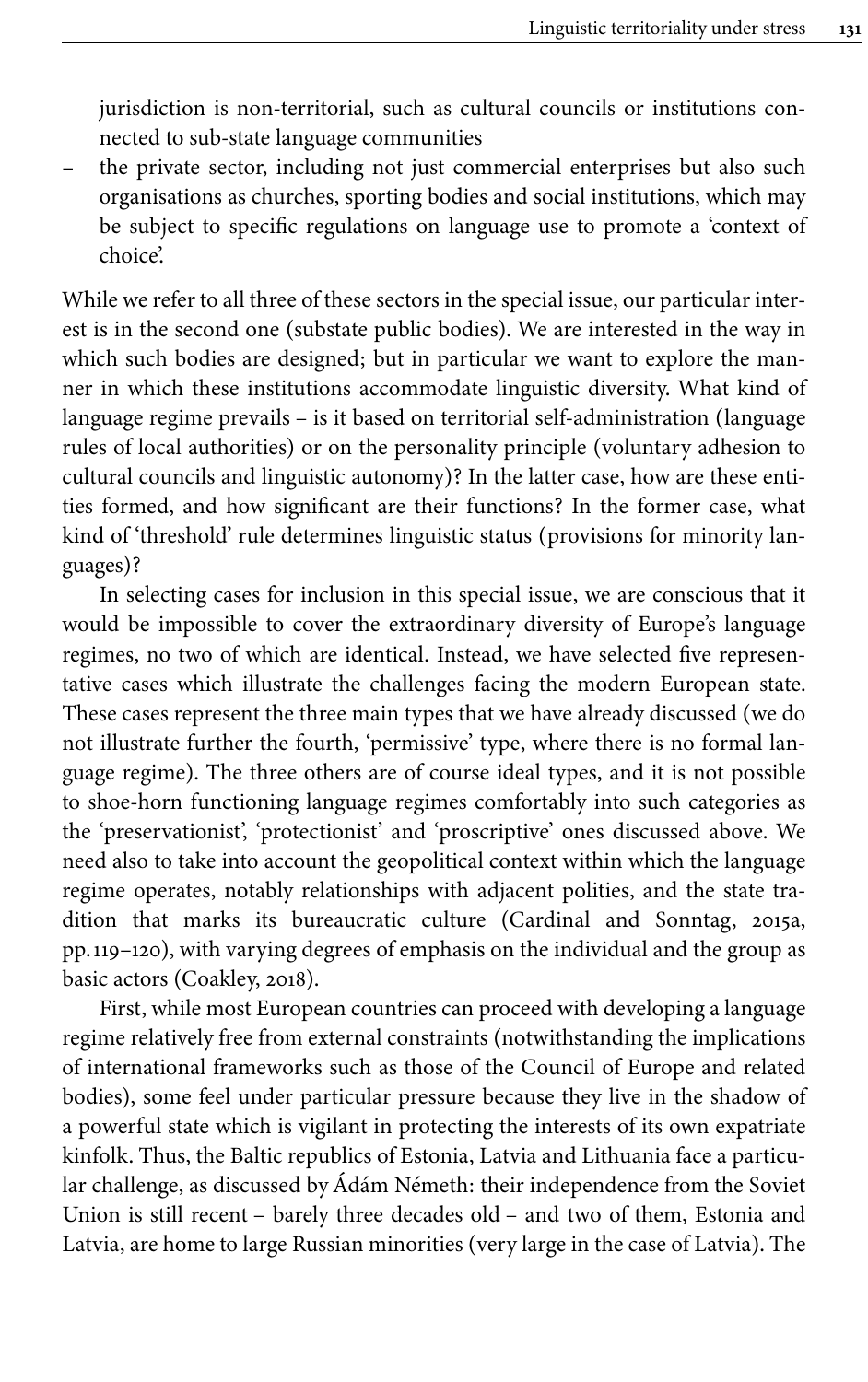clash between different stances on language policy can be observed in Németh's article. In this case the policy inconsistency is diachronic and not synchronic. Although Russian is currently the language of a demographic minority in the Baltic states, these territories were part of the Russian Empire until 1918 and of the Soviet Union between 1940 and 1990. In the former period, it was German rather than Russian that was the language of the dominant group in Estonia and in the greater part of Latvia; in Lithuania, Polish was the traditional language of the elites. In the Soviet period, Russian took over a hegemonic role in relation to Estonian, Latvian, and Lithuanian. After independence, the three republics moved to a language regime in which the whole territory of the respective republic was now considered as officially unilingual.

Second, although most countries have a relatively uncomplicated history of incremental state building, some are heirs to a complex heritage of geopolitical evolution. An example is Romania, created in its present form in 1918 by merging the former 'old kingdom' (formally part of the Ottoman empire until 1878) with the former Hungarian region of Transylvania and certain other territories. While the 'old' core of the state was overwhelmingly Romanian speaking, Transylvania was deeply divided linguistically between Romanians, Hungarians and Germans, and Hungary for long laid claim to it. This makes the case of Romania, and in particular its Transylvanian region, particularly interesting as a case study in the evolution of language policy. Zsombor Csata, Roman Hlatky, Amy Liu and Ariel Pitre Young take this up in their analysis of linguistic polarisation in Transylvania. Their article goes further than merely describing the linguistic regime at municipal level; it also explores the link between linguistic polarisation and human development. Indeed, they build a bridge between the streams of literature dealing with language policy and development economics by studying the impact on local development of a language regime involving minority language protection. Their quasi-experimental analysis of the position in the municipalities of Transylvania leads to the conclusion that while in the areas where Hungarian is not recognised ethnolinguistic polarisation has a negative effect on economic development, this effect is absent in the municipalities in which Hungarian enjoys official recognition. Their conclusion suggests a lowering of the threshold for recognition, in order to promote local development through minority language rights.

Third, almost all European countries are unitary states; when they are not, the formulation of language policy is obviously more challenging. This is illustrated by the fascinating case of Switzerland, a classic federal state where the evolution of language policy is analysed by Till Burckhardt. Noting the complexities associated with the use of demographic thresholds and quotas, he explores in depth the legislative process which eventually led to the recognition of territorial and personal language policy concepts in the Swiss federal constitution.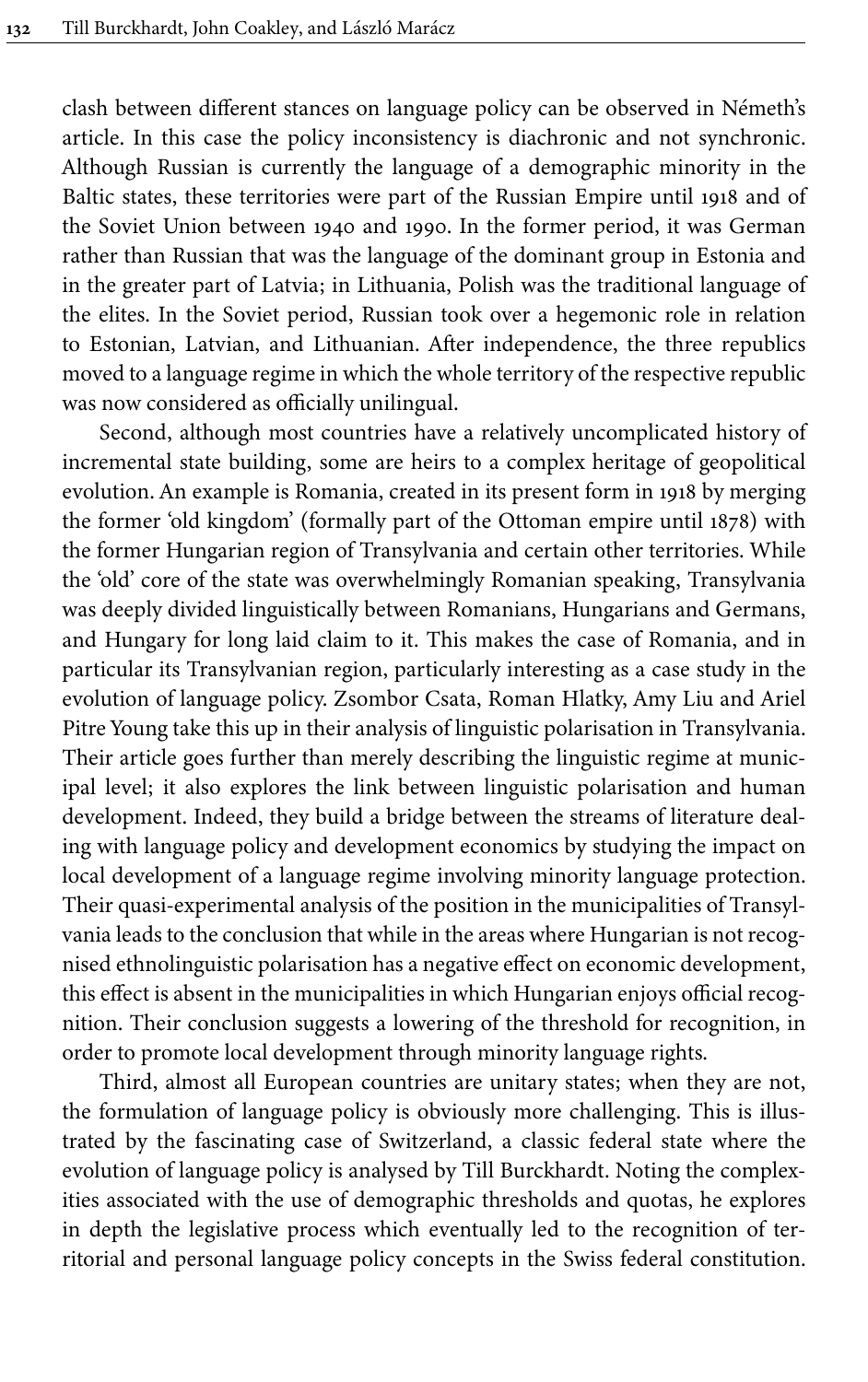Although Switzerland is usually associated with the linguistic territoriality principle, this approach is the consequence of bottom-up linguistic self-determination at the level of the federated entities, and, in the case of multilingual cantons, the municipalities (though there is considerable variation in levels of municipal autonomy across cantons). The initial attempt to recognise linguistic territoriality as a principle was later replaced by a formula in which it is recognised as a tool to reach the objective of linguistic peace, or 'harmony between language communities'. Minority language rights are territorially restricted to the areas of their 'ancestral presence'. This prevents potentially controversial language issues, such as the portability of language rights for internal migrants who are speakers of national languages of foreign descent (such as Italian immigrants in Frenchand German-speaking areas and their descendants). The institutionalisation of the federal language regime departs from this traditional territorial approach by defining language rights on the basis of the personality principle and by introducing a system of representative bureaucracy based on language community quotas. In the case of the Italian-speaking community in particular, but also in relation to the French- and German-speaking communities, this leads to an asymmetry between extensive rights to representation in the federal administration and more restrictive rights to education in the minority language outside its area of 'ancestral presence'.

Fourth, most European countries are marked by the overwhelming dominance of one language group over others. Belgium is an outstanding exception: the demographic and socio-economic strength of the Dutch- and Frenchspeaking communities is fairly evenly matched. Here, the linguistic territoriality principle was implemented as a language policy tool in the last half of the 20th century through a top-down approach, by defining four linguistic territories: Dutch-speaking Flanders, the French- and German-speaking territories of Wallonia, and the bilingual Brussels-Capital Region. The hybrid nature of the resulting system is clear. As Helder De Schutter shows, Belgium defies categorisation in respect of either the territoriality or the personality principles. For complex historical reasons, the territoriality principle enjoys primacy in the Belgian state; but the system becomes hybrid due to the existence of 27 municipalities that offer language facilities for the three official languages, displaying a continuum between the territoriality and personality regimes. The capital region, Brussels, contributes to this hybrid system as an almost perfect case of the personality regime located at the end of the continuum.

Fifth, language policy is normally a response to linguistic diversity, but it may also sometimes be found in a society with a single language of wider communication. This is the case in Ireland, where the ancestral language, Irish, like other marginalised languages such as Breton and Scots Gaelic, has receded over the cen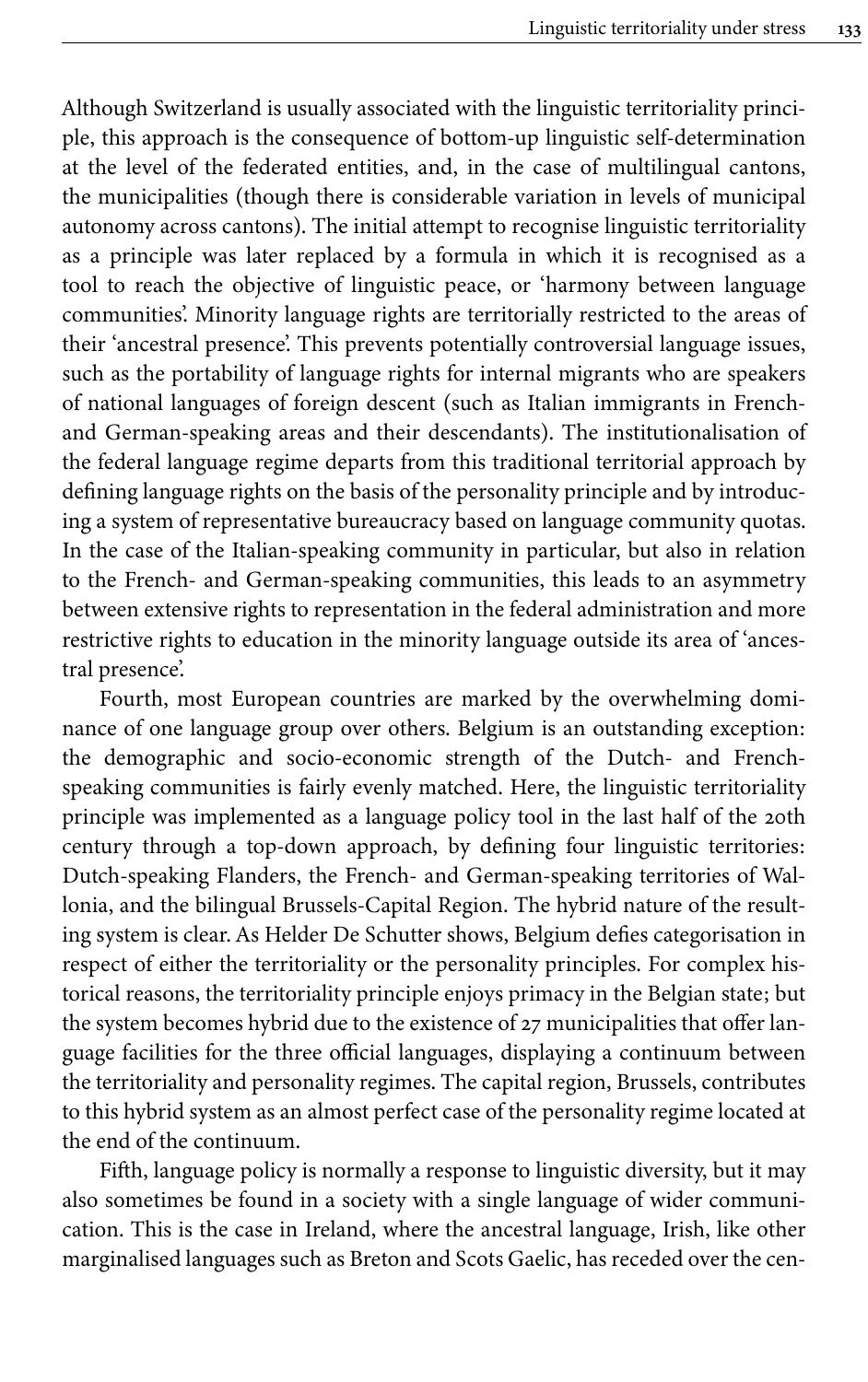turies to a few isolated pockets. State policy in Ireland has had a dual focus: on preserving the spoken language in the Irish-speaking districts, and on disseminating knowledge of the language, as the 'national' one, over the rest of the country and in state structures. The tension between these two approaches to language policy is discussed by John Coakley, who examines the apparent failure of language policy either to halt the decline of Irish as an everyday language or to bring the language into more widespread use outside the Irish-speaking districts.

#### **5. Conclusion**

This article and those which follow are intended to explore a central issue in language policy: the manner in which states respond to the demography and geography of linguistic diversity. To conclude this overview, we present the broad findings that may be drawn from these articles. Four stand out: the value of the typology of language regimes that we presented, the porousness of the border between territorial and non-territorial approaches, the significance of the contrasting state traditions of Western Europe on the one hand and Central and Eastern Europe on the other, and the importance of what might be described as the 'powerful neighbour effect' in shaping language policy.

We presented above a simple, four-part typology of language regimes. Three of the categories constitute a type of scale, from the most generous (preservationist, where the state proactively tries to keep marginalised languages alive), through an intermediate category (protectionist, where a language rights regime compatible with minority demands is upheld), to the most restrictive (proscriptive, where speakers of minority languages are prevented from using these in interacting with the state, which recognises only one official state language). The evidence of the case studies suggests that, while this typology may offer useful insights into aspects of language policy, its categories are not ones in which specific language regimes may usually be placed. Not only are there many intermediate points along the continuum that they define; governments may react in quite different ways to language minorities within the state structure. In Scotland, for example, the government is preservationist in relation to Gaelic, but proscriptive in relation to Scots; in Switzerland, it is protective in relation to the three main languages, but also preservationist as regards Romansh. Furthermore, our fourth category, permissive, is not represented among the case studies, but was to be found in certain traditional states, such as the Ottoman empire ([Barkey and Gavrilis, 2016\)](#page-17-12). This may, however, in reality be a variant of the proscriptive approach: absence of a formal language policy may simply imply de facto endorsement of a single language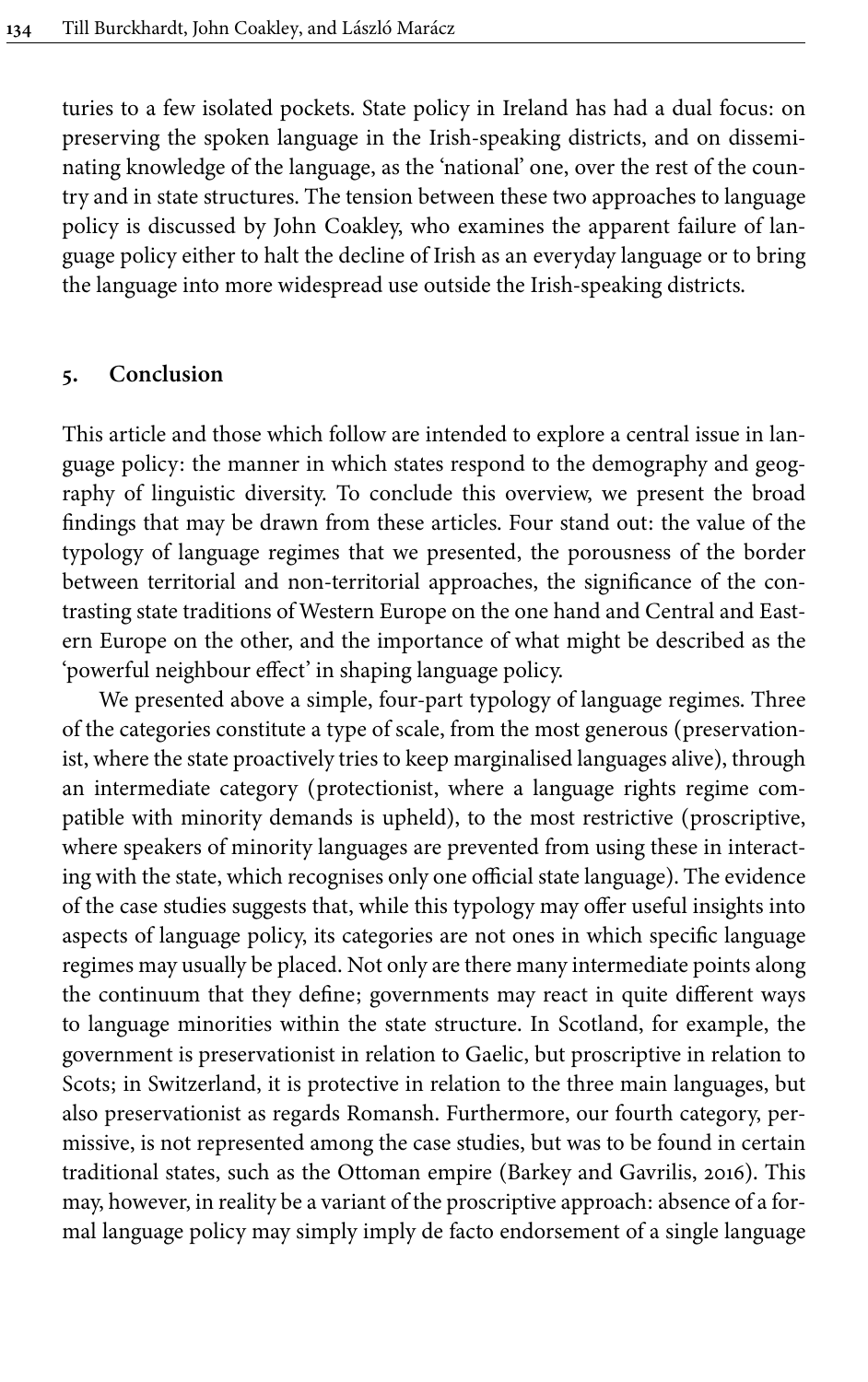as unquestionably the official one, as in the Jacobin model so widely followed in twentieth-century Europe.

Our second conclusion relates to interplay between the territorial and personality principles and the difficulty of differentiating clearly between these in practice. This challenge is picked up by [De Schutter \(2021\),](#page-18-18) who redesignates these two principles as poles of a continuum, with an indefinite number of intermediate, mixed cases, rather than as clearly defined categories. Indeed, a hybrid system incorporating aspects of both the territoriality and personality principles appears more frequently than has been picked up in the literature so far. On closer inspection, this is also true of the several case studies in this special issue: the Baltic states, Transylvania, Switzerland, Belgium and Ireland. Although in these cases distinctive language regimes operate, these regimes combine in varying degrees aspects of the territoriality and personality principles. Clear-cut instances of these models do not occur in the studies investigated here, notwithstanding McRae's efforts to draw an unambiguous distinction between them.

The third important consideration has to do with the fault-line between West European language regimes and those in Central and Eastern Europe. In the latter cases the federal approach is now rare, and minority languages are given official status on the basis of a mixed system in which the personality principle is applied alongside the territorial one. These hybrid systems rest on a threshold rule, on cultural and linguistic autonomy, and on other individually driven group rights for minority language speakers. This is illustrated in the status of the Hungarian, German and Roma minority languages in Transylvania, in Romania. In some cases the personality principle is not even applied formally, as in the Baltic cases, where official rights for Russian speakers are substantially withheld. In West European polities, language regimes are usually rooted in well-established republican state traditions in which the concepts of 'national minority' and 'minority language' are not defined precisely, and census questions on language have in general been introduced rather reluctantly and belatedly. If a question on language is asked at all, it is more likely to refer to knowledge of languages rather than, as in Central and Eastern Europe, to mother tongue, habitual language or domestic language [\(Coakley, 2018](#page-18-17), pp. 260–265). In the federal system of Switzerland, as discussed in this special issue, and of Belgium, the territoriality principle is implemented to promote different monolingual 'contexts of choice', although in both cases partial systems based on the personality principle are present.

Our fourth noteworthy observation has to do with the 'powerful neighbour effect'. Many language communities (especially smaller one) operate under the shadow of a neighbouring state whose dominant geopolitical weight endows its language and culture with formidable advantages over smaller rivals. Thus, the English language has continued to push Ireland's indigenous language aside, a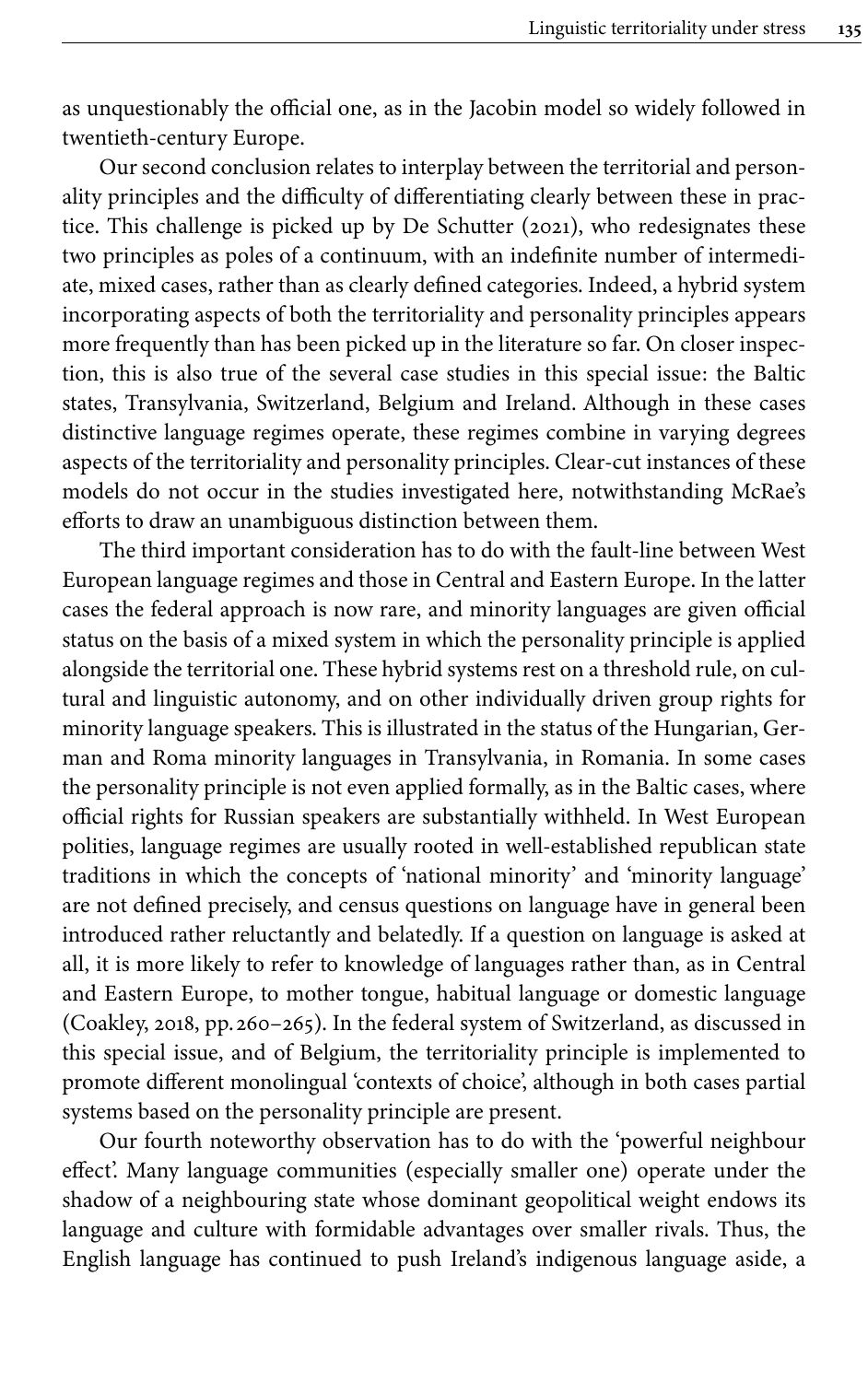process that continued even after Irish independence. The Baltic republics – and especially Latvia – experienced similar pressure from Russian. The protectionisttype language regime of the interwar period in Latvia was succeeded after annexation to the Soviet Union in 1940 by new citizenship and language regimes, with Latvian nationality dissolved into Soviet citizenship and the Latvian language becoming de facto a territorial minority language alongside Russian (by 1989, Latvian speakers constituted just half of the population). After independence in 1990, the citizenship law was nullified ([Bowring, 1994\)](#page-17-13), and Latvian nationality was reestablished on the *jus sanguinis* principle: it was confined to those who were Latvian nationals in 1940 and their descendants. Others – mostly ethnic Russians – became 'non-citizens', and were thus, as presumed 'migrants', excluded from the provisions of the ECRML (to illustrate the impact of the new definition of citizenship, ethnic Latvians, who constituted 52.5% of the resident population in 1989, now became 78.5% of the citizen population; [Coakley, 2012,](#page-18-19) pp. 226–227). A high threshold requirement for the recognition of minority languages at municipal level has created further difficulties for Russian speakers, though they still fare reasonably well by comparison with Bosnians in Austria, Algerians in France and French speakers in Leuven or Bern.

Notwithstanding the simplicity of our four-category typology of language regimes, or the revealing character of the territoriality-personality dichotomy, attempts to fit actual state approaches to the management of linguistic diversity into these categories are likely to be only partly successful. This is the case even if we restrict ourselves to traditional regional languages, to the exclusion of new immigrant languages, which raise further difficult normative questions [\(Grin,](#page-18-20) [1994](#page-18-20)). Moreover, the notion of territory is evolving in a new geopolitical order, shaped by strengthened non-state actors, global supply chains, new migration flows, and the reality and potential of digital communication in transcending territorial boundaries [\(Badie, 2014](#page-17-14); Edquist, 1997; [Scholte, 2005\)](#page-19-20). As ideal types, the categories we have used are revealing; but most (if not all) language regimes are hybrid ones. The status and rights of minority languages will be determined in the best case scenario by a mixture of the territoriality and personality principles which cannot guarantee full equality of the languages involved. Equality and democracy can only be satisfied in such cases if there is an evolution from a mixed system to one where the territoriality principle is applied to all languages with a significant presence, as advocated by Jean Laponce and Philippe Van Parijs; but reaching this position in the real world is a formidable challenge.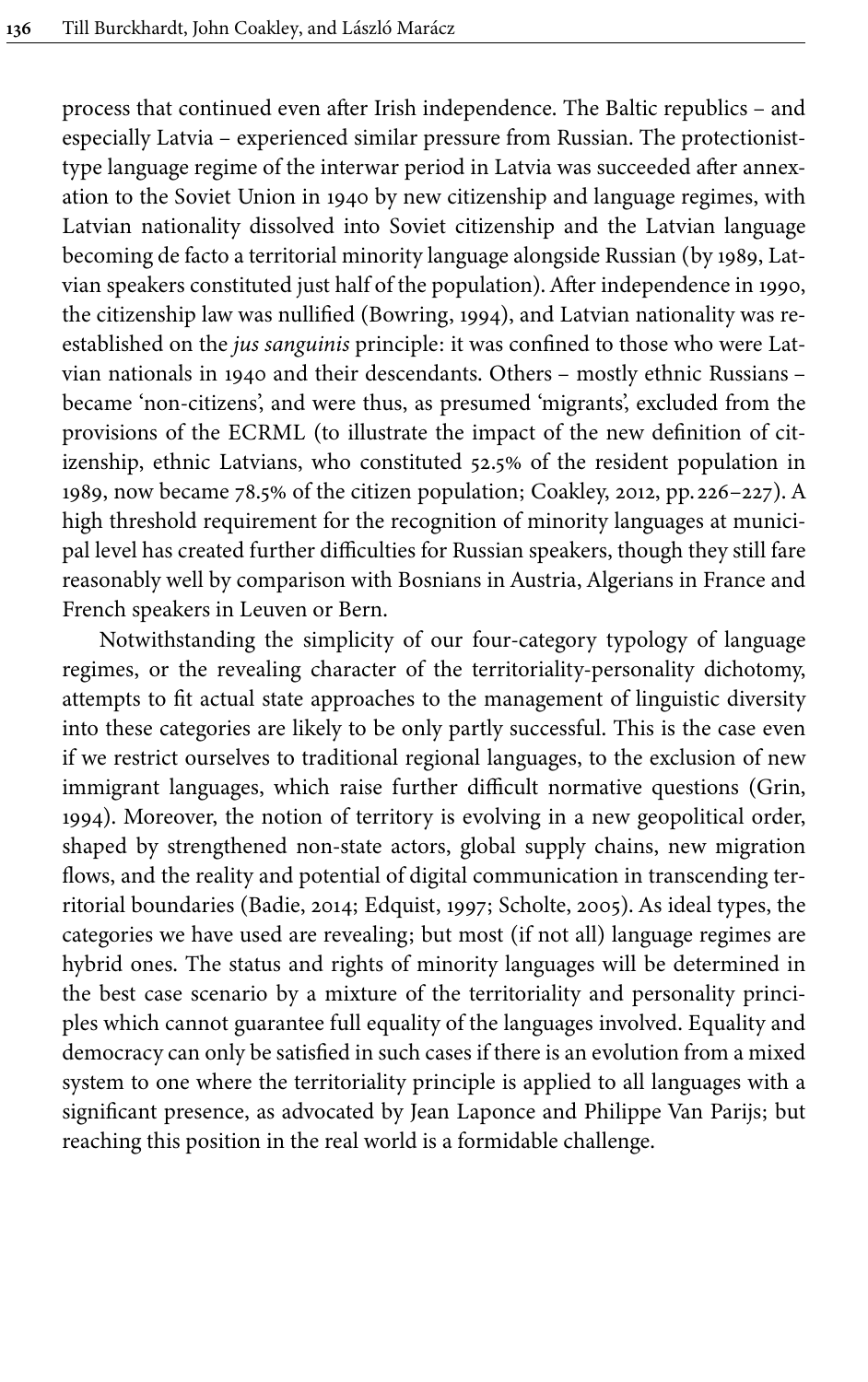# **References**

<span id="page-17-8"></span>Alesina, A., Baqir, R., & Easterly, W. (1999). Public goods and ethnic divisions. *The Quarterly Journal of Economics*, *114*(4), 1243–1284. [https://doi.org/10.1162/003355399556269](https://doi.org/10.1162%2F003355399556269)

<span id="page-17-7"></span>Alesina, A., Devleeschauwer, A., Easterly, W., Kurlat, S., & Wacziarg, R. (2003). Fractionalization. *Journal of Economic Growth*, *8*(2), 155–194. [https://doi.org/10.1023/A:1024471506938](https://doi.org/10.1023%2FA%3A1024471506938)

- <span id="page-17-1"></span>Aparicio Fenoll, A., & Kuehn, Z. (2016). Does foreign language proficiency foster migration of young individuals within the European Union? In: M. Gazzola and B.-A. Wickström (Eds.), *The economics of language policy* (pp. 331–355). Cambridge (MA)/London: MIT Press. [https://doi.org/10.7551/mitpress/9780262034708.003.0011](https://doi.org/10.7551%2Fmitpress%2F9780262034708.003.0011)
- <span id="page-17-9"></span>Arcand, J.-L., & Grin, F. (2013). Language in economic development: Is English special and is linguistic fragmentation bad?, in E. Erling and P. Seargeant (Eds.), *English and Development: Policy, Pedagogy and Globalization* (pp. 243–266). Bristol: Multilingual Matters. [https://doi.org/10.21832/9781847699473](https://doi.org/10.21832%2F9781847699473-015)‑015

<span id="page-17-14"></span>Badie, B. (2014). *La fin des territoires: Essai sur le désordre international et sur l'utilité sociale du respect*. Paris: Fayard.

- <span id="page-17-12"></span>Barkey, K., & Gavrilis, G. (2016). The Ottoman millet system: Non-territorial autonomy and its contemporary legacy. *Ethnopolitics 15*(1), 24–42. [https://doi.org/10.1080/17449057.2015.1101845](https://doi.org/10.1080%2F17449057.2015.1101845)
- <span id="page-17-11"></span>Batory, A. (2010). Kin-state identity in the European context: Citizenship, nationalism and constitutionalism in Hungary. *Nations and Nationalism*, *16*(1), 31–48. [https://doi.org/10.1111/j.1469](https://doi.org/10.1111%2Fj.1469-8129.2010.00433.x)‑8129.2010.00433.x
- <span id="page-17-13"></span>Bowring, B. (1994). *Report of a Second Mission to the Republic of Latvia on behalf of the Fédération internationale des ligues des droits de l'homme and the Bar of England and Wales Human Rights Committee*. London: Fédération internationale des ligues des droits de l'homme.

<span id="page-17-6"></span>Brubaker, R. (1992). *Citizenship and nationhood in France and Germany*. Cambridge, MA: Harvard University Press.

- <span id="page-17-10"></span>Brubaker, R. (1996). Nationalising states in the old 'new Europe' – and the new. *Ethnic and Racial Studies*, *19*(2), 411–437. [https://doi.org/10.1080/01419870.1996.9993918](https://doi.org/10.1080%2F01419870.1996.9993918)
- <span id="page-17-2"></span>Burckhardt, T. (2018). Linguistic disenfranchisement and labour mobility in Europe. In: M. Gazzola, B.-A. Wickström and T. Templin (Eds.), *Language policy and linguistic justice: Economics, philosophical and sociolinguistic approaches*. (pp. 313–335). New York/Berlin: Springer. [https://doi.org/10.1007/978](https://doi.org/10.1007%2F978-3-319-75263-1_10)‑3‑319‑75263‑1\_10

<span id="page-17-4"></span>Burckhardt, T. (2021) Linguistic territoriality in Switzerland: Exploring the roots of a constitutional principle. *Language Problems and Language Planning*, *45*(3), 188–218.

- <span id="page-17-3"></span>Burckhardt, T., & Gazzola, M. (2018). Le plurilinguisme européen après le Brexit. Quels effets sur la participation démocratique et la mobilité des citoyens européens ? in J.-C. Barbier (Ed.), *Un retour des nations en Europe ? Réflexions sur la crise politique de l'Union européenne* (p. 75–103). Paris: La Documentation Française.
- <span id="page-17-5"></span>Cardinal, L., & Léger, R. (2017). La complétude institutionnelle en perspective. *Politique et Sociétés*, *36*(3), 3–14. [https://doi.org/10.7202/1042233ar](https://doi.org/10.7202%2F1042233ar)
- <span id="page-17-0"></span>Cardinal, L., & Léger, R. (2018). The politics of multilingualism in Canada: A neo-institutional approach. In: P.A. Kraus and F. Grin (Eds.), *The politics of multilingualism* (pp. 19–37). Amsterdam: John Benjamins. [https://doi.org/10.1075/wlp.6.02car](https://doi.org/10.1075%2Fwlp.6.02car)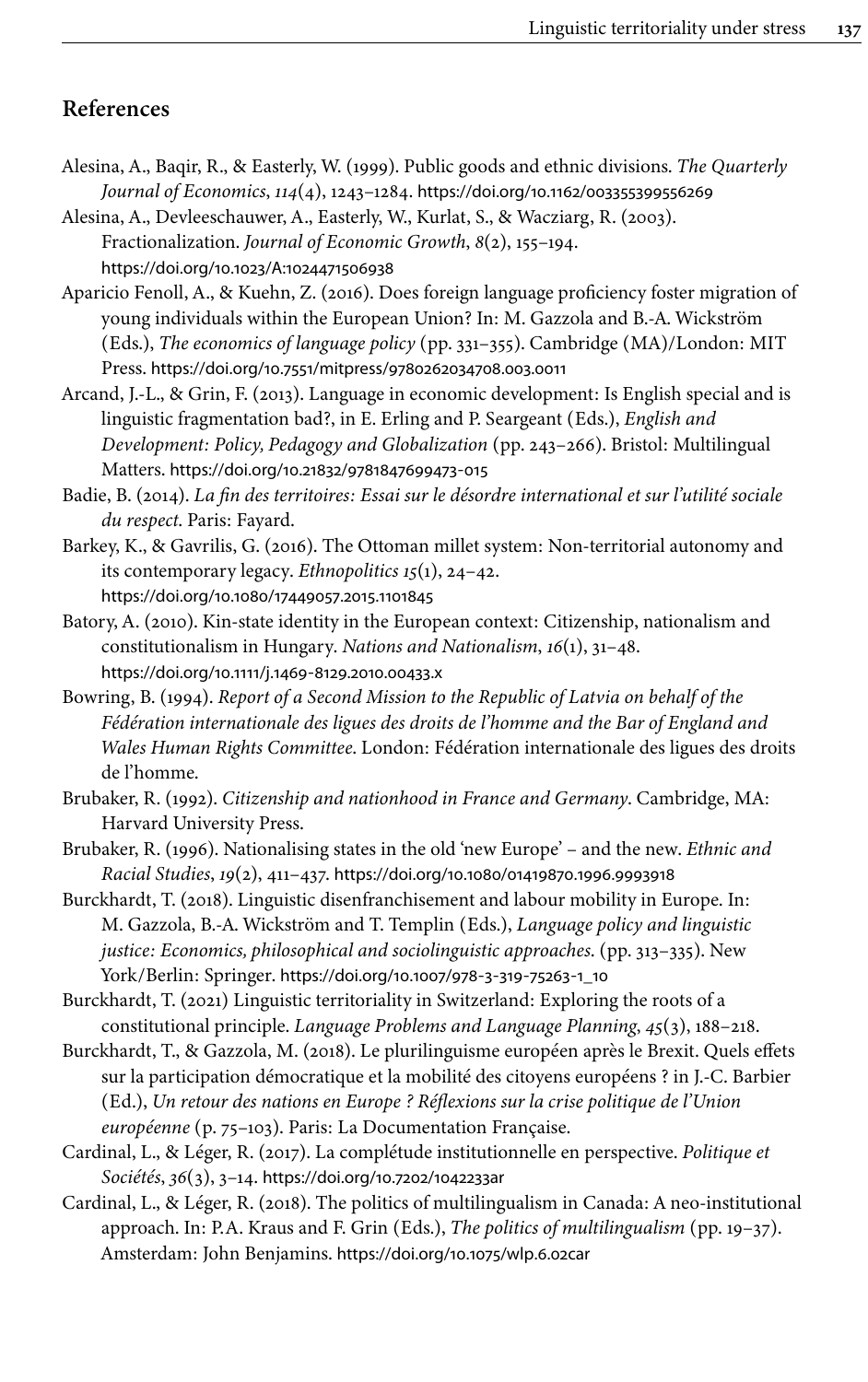<span id="page-18-3"></span>Cardinal, L., & Sonntag, S. (2015a). Traditions étatiques et régimes linguistiques: Comment et pourquoi s' opèrent les choix de politiques linguistiques? *Revue internationale de politique comparée*, *22*(1), 115–131. [https://doi.org/10.3917/ripc.221.0115](https://doi.org/10.3917%2Fripc.221.0115)

<span id="page-18-4"></span>Cardinal, L., & Sonntag, S.K. (Eds.). (2015b). *State traditions and language regimes*. Montreal, QC/Kingston, ON: McGill-Queen's Press-MQUP.

<span id="page-18-10"></span>Chouinard, S. (2014). The rise of non-territorial autonomy in Canada: Towards a doctrine of institutional completeness in the domain of minority language rights. *Ethnopolitics*, *13*(2), 141–158. [https://doi.org/10.1080/17449057.2013.794495](https://doi.org/10.1080%2F17449057.2013.794495)

<span id="page-18-19"></span>Coakley, J. (2012). *Nationalism, ethnicity and the state: Making and breaking nations*. London: Sage. [https://doi.org/10.4135/9781473915107](https://doi.org/10.4135%2F9781473915107)

<span id="page-18-13"></span>Coakley, J. (2016a). Introduction: dispersed minorities and non-territorial autonomy. *Ethnopolitics*, *15*(1), 1–23. [https://doi.org/10.1080/17449057.2015.1101842](https://doi.org/10.1080%2F17449057.2015.1101842)

<span id="page-18-14"></span>Coakley, J. (2016b). Conclusion: Patterns of non-territorial autonomy. *Ethnopolitics*, *15*(1), 166–185. [https://doi.org/10.1080/17449057.2015.1101840](https://doi.org/10.1080%2F17449057.2015.1101840)

<span id="page-18-11"></span>Coakley, J. (Ed.) (2017). *Non-territorial autonomy in divided societies: Comparative perspectives*. Abingdon: Routledge.

<span id="page-18-17"></span>Coakley, J. (2018). National identity and the 'Kohn dichotomy'. *Nationalities Papers*, *46*(2), 252–271. [https://doi.org/10.1080/00905992.2017.1360267](https://doi.org/10.1080%2F00905992.2017.1360267)

<span id="page-18-16"></span>Coakley, J. (2021). Geographical retreat and symbolic advance: Language policy in Ireland. *Language Problems and Language Planning*, *45*(3), 240–261.

<span id="page-18-12"></span>Csata, Z., & Marácz, L. (2016). Prospects on Hungarian as a regional official language and Szeklerland's territorial autonomy in Romania. *International Journal of Minority and Group Rights*, *23*(4), 530–559. [https://doi.org/10.1163/15718115](https://doi.org/10.1163%2F15718115-02304005)‑02304005

<span id="page-18-5"></span>Csata, Z., Hlatky, R., Liu, A.H. and Young, A.P. (2021). Ethnic polarization and human development: The conditional effects of the territoriality principle in Transylvania, Romania. *Language Problems and Language Planning 45*(3), 165–187.

<span id="page-18-1"></span>De Schutter, H. (2008). The linguistic territoriality principle – a critique. *Journal of Applied Philosophy*, *25*(2), 105–120. [https://doi.org/10.1111/j.1468](https://doi.org/10.1111%2Fj.1468-5930.2008.00397.x)‑5930.2008.00397.x

<span id="page-18-18"></span>De Schutter, H. (2021). Personality and territoriality in theory and in Belgium. *Language Problems and Language Planning 45*(3), 219–239.

<span id="page-18-8"></span>Dembinska, M., Marácz, L., and Tonk, M. (2014). Introduction to the special section: Minority politics and the territoriality principle in Europe. *Nationalities Papers*, *42*(3), 355–375. [https://doi.org/10.1080/00905992.2013.867934](https://doi.org/10.1080%2F00905992.2013.867934)

<span id="page-18-6"></span>Easterly, W., & Levine, R. (1997). Africa's growth tragedy: Policies and ethnic divisions. *The Quarterly Journal of Economics*, *112*(4), 1203–1250. [https://doi.org/10.1162/003355300555466](https://doi.org/10.1162%2F003355300555466)

<span id="page-18-7"></span>Florida, R. (2005). *Cities and the creative class*. London: Routledge.

[https://doi.org/10.4324/9780203997673](https://doi.org/10.4324%2F9780203997673)

<span id="page-18-2"></span>Gazzola, M. (2006). Managing multilingualism in the European Union: Language policy evaluation for the European Parliament. *Language Policy*, *5*(4), 393–417. [https://doi.org/10.1007/s10993](https://doi.org/10.1007%2Fs10993-006-9032-5)‑006‑9032‑5

<span id="page-18-20"></span>Grin, F. (1994). Immigrant and autochthonous language rights: A territorial approach to multilingualism. In: T. Skutnabb-Kangas, R. Phillipson & M. Rannut (Eds.), *Linguistic Human Rights* (pp. 31–48). Berlin: Mouton de Gruyter.

<span id="page-18-9"></span>Grin, F. (2003). *Language policy evaluation and the European Charter for Regional or Minority Languages*. New York: Palgrave Macmillan. [https://doi.org/10.1057/9780230502666](https://doi.org/10.1057%2F9780230502666)

<span id="page-18-15"></span>Grin, F. (2010). L'aménagement linguistique en Suisse. *Télescope 16*(3), 55–74.

<span id="page-18-0"></span>Kymlicka, W. (1989). *Liberalism, community and culture*. Oxford: Oxford University Press.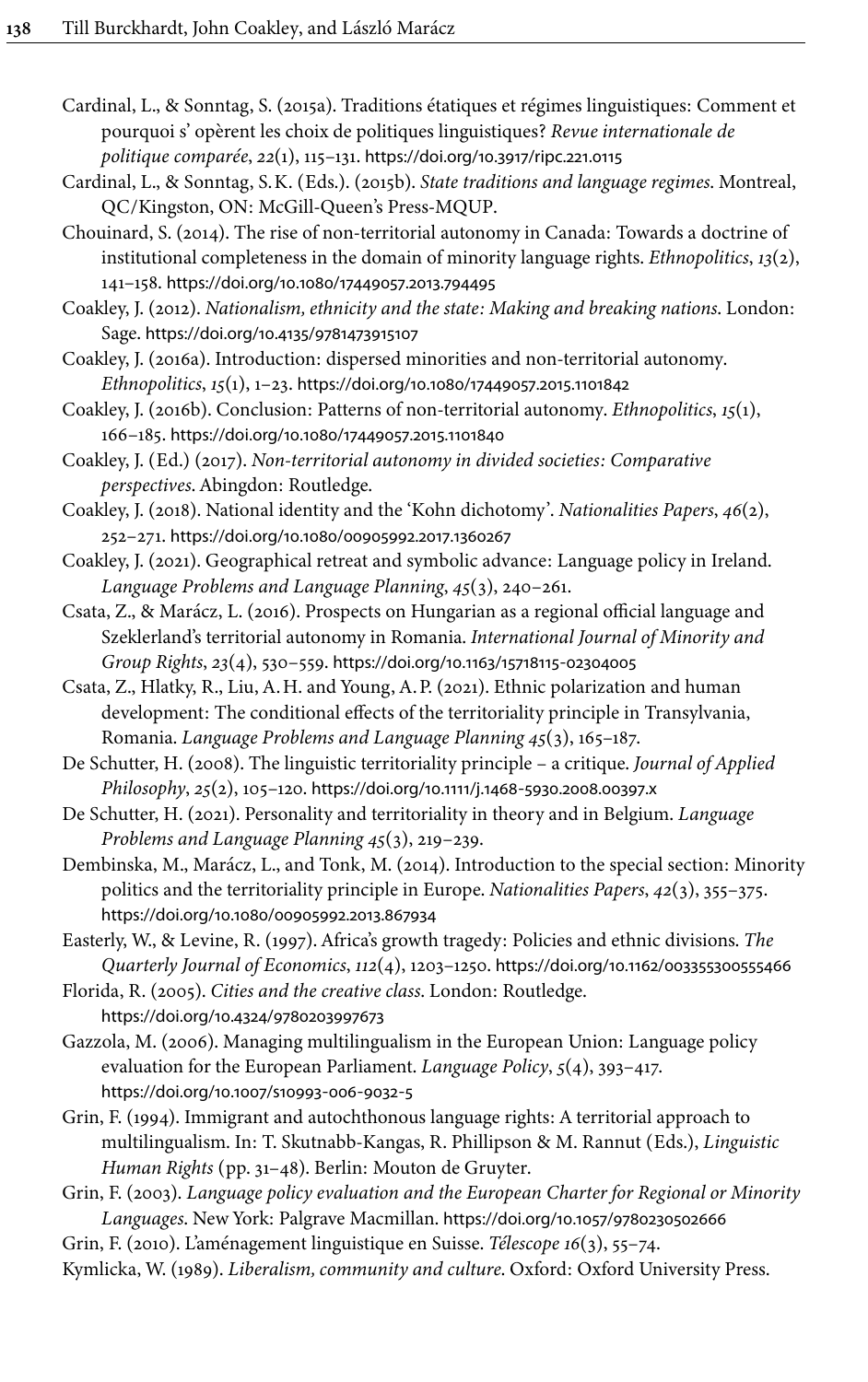- <span id="page-19-11"></span>Kymlicka, W., & Patten, A. (2003). Introduction: Language rights and political theory: Context, issues, and approaches. In: W. Kymlicka & A. Patten (Eds.), *Language rights and political theory* (pp. 1–51). Oxford: Oxford University Press.
- <span id="page-19-9"></span>Laponce, J.A. (1987). *Languages and their territories*. Toronto: University of Toronto Press.
- <span id="page-19-10"></span>Laponce, J.A. (1993). Do languages behave like animals? *International Journal of the Sociology of Language*, *103*(1), 19–30. [https://doi.org/10.1515/ijsl.1993.103.19](https://doi.org/10.1515%2Fijsl.1993.103.19)
- <span id="page-19-13"></span>Loughlin, J., Kincaid, J. & Swenden, W. (Eds.) (2013). *Routledge handbook of regionalism and federalism*. Abingdon: Routledge. [https://doi.org/10.4324/9780203395974](https://doi.org/10.4324%2F9780203395974)
- <span id="page-19-16"></span>Macartney, C.A. (1934). *National states and national minorities*. London: Oxford University Press.
- <span id="page-19-19"></span>Marácz, L. (2011). Language policies in Central and East European States with Hungarian minorities: Implications for linguistic rights protection of national minorities in the EU. In I. Horváth and M. Tonk (Eds), *Minority politics within the Europe of Regions* (pp. 155–184). Cluj-Napoca: Scientia.
- <span id="page-19-18"></span>Marácz, L. (2020). Multilingualism in the Hungarian Kingdom (1867–1918): Nature, legal basis and practice. In A. Nuč & A. Wolf (Eds.), *Das habsburgische Babylon, 1848–1918* (pp. 59–72). Wien: Praesens Verlag.
- <span id="page-19-12"></span>May, S. (2012). *Language and minority rights: Ethnicity, nationalism and the politics of language*. New York: Routledge.
- <span id="page-19-4"></span>McRae, K.D. (1975). The principle of territoriality and the principle of personality in multilingual states. *International Journal of the Sociology of Language*, 1975(4), 33–54.
- <span id="page-19-0"></span>McRae, K.D. (1978). Bilingual language districts in Finland and Canada: Adventures in the transplanting of an institution. *Canadian Public Policy*, *4*, 331–351. [https://doi.org/10.2307/3549443](https://doi.org/10.2307%2F3549443)
- <span id="page-19-5"></span>McRae, K.D. (1983). *Conflict and compromise in multilingual societies. Switzerland*. Waterloo: Wilfred Laurier University Press.
- <span id="page-19-6"></span>McRae, K.D. (1986). *Conflict and compromise in multilingual societies. Belgium*. Waterloo: Wilfred Laurier University Press.
- <span id="page-19-7"></span>McRae, K.D. (1997). *Conflict and compromise in multilingual societies. Finland*. Waterloo: Wilfred Laurier University Press.
- <span id="page-19-8"></span>McRae, K.D. (2007). Toward language equality: Four democracies compared. *International Journal of the Sociology of Language*, *187/188*, 13–34. [https://doi.org/10.1515/IJSL.2007.048](https://doi.org/10.1515%2FIJSL.2007.048)
- <span id="page-19-14"></span>Nimni, E. (Ed.) (2005). *National cultural autonomy and its contemporary critics*. London: Routledge.
- <span id="page-19-17"></span>Nimni, E. (2007) National-cultural autonomy as an alternative to minority territorial nationalism, *Ethnopolitics*, *6*(3), 345–364.
- <span id="page-19-15"></span>Nimni, E., Osipov, A., & Smith, D.J. (Eds.) (2013). *The challenge of non-territorial autonomy: Theory and practice*. Oxford: Peter Lang. [https://doi.org/10.3726/978](https://doi.org/10.3726%2F978-3-0353-0511-1)‑3‑0353‑0511‑1
- <span id="page-19-3"></span>Royal Commission. (1967). *Report of the Royal Commission on Bilingualism and Biculturalism: General introduction: Book 1: Official languages*. Ottawa: Government Printer.
- <span id="page-19-2"></span>Safran, W. (1997). Citizenship and nationality in democratic systems: Approaches to defining and acquiring membership in the political community. *International Political Science Review*, *18*(3), 313–335. [https://doi.org/10.1177/019251297018003006](https://doi.org/10.1177%2F019251297018003006)
- <span id="page-19-20"></span>Scholte, J.A. (2005). *Globalization: A critical introduction*. London: Macmillan International Higher Education. [https://doi.org/10.1007/978](https://doi.org/10.1007%2F978-0-230-21207-7)‑0‑230‑21207‑7
- <span id="page-19-1"></span>Scott, J.B. (1930). Nationality: *jus soli* or *jus sanguinis*. *American Journal of International Law*, *24*(1), 58–64. [https://doi.org/10.2307/2189299](https://doi.org/10.2307%2F2189299)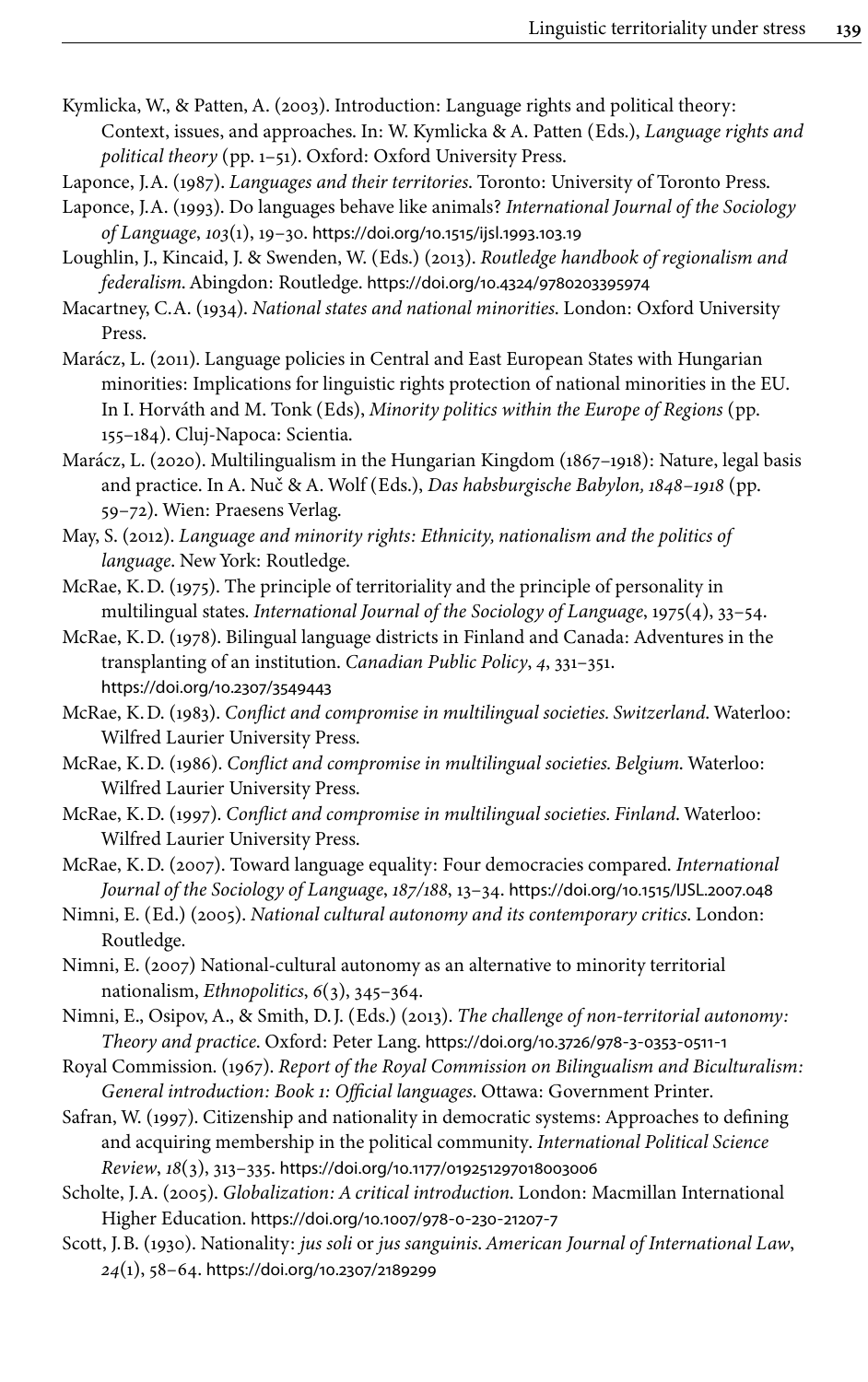<span id="page-20-3"></span>Slama, S. (2017). Jus soli, jus sanguinis, principes complémentaires et consubstantiels de la tradition républicaine. *Pouvoirs*, 2017/*1* (160), 19–34. [https://doi.org/10.3917/pouv.160.0019](https://doi.org/10.3917%2Fpouv.160.0019)

- <span id="page-20-6"></span>Smith, D.J., & Cordell, K. (Eds.) (2008). *Cultural autonomy in contemporary Europe*. London: Routledge.
- <span id="page-20-7"></span>Smith, D.J., & Hiden, J. (2012). *Ethnic diversity and the nation state: National cultural autonomy revisited*. London: Routledge. [https://doi.org/10.4324/9780203118320](https://doi.org/10.4324%2F9780203118320)
- <span id="page-20-10"></span>Stojanović, N. (2010). Une conception dynamique du principe de territorialité linguistique: la loi sur les langues du canton des Grisons. *Politique et sociétés*, *29*(1), 231–259. [https://doi.org/10.7202/039962ar](https://doi.org/10.7202%2F039962ar)
- <span id="page-20-2"></span>Van Parijs, P. (2004). Europe's linguistic challenge. *Archives Européennes de Sociologie/European Journal of Sociology/Europäisches Archiv für Soziologie*, *45*(1), 113–154. [https://doi.org/10.1017/S0003975604001407](https://doi.org/10.1017%2FS0003975604001407)
- <span id="page-20-0"></span>Van Parijs, P. (2011a). *Linguistic justice for Europe and for the World*. Oxford: Oxford University Press. [https://doi.org/10.1093/acprof:osobl/9780199208876.001.0001](https://doi.org/10.1093%2Facprof%3Aosobl%2F9780199208876.001.0001)
- <span id="page-20-1"></span>Van Parijs, P. (2011b). The linguistic territoriality principle: Right violation or parity of esteem? In P. De Grauwe & P. Van Parijs (Eds.), *The linguistic territoriality principle: Right violation or parity of esteem?* [Re-Bel e-book 11] (pp. 5–20). Brussels: Re-Bel Initiative.
- <span id="page-20-5"></span>Vizi, B. (Ed.) (2016). Territoriality, language rights and minorities – European perspectives, Special Issue, *International Journal of Minority and Group Rights*, *23*(4). [https://doi.org/10.1163/15718115](https://doi.org/10.1163%2F15718115-02304001)‑02304001
- <span id="page-20-8"></span>Wickström, B.-A. (2019). The percentage rule for minority language rights: Inadequate or discriminatory, *Język. Komunikacja. Informacja*, *14*, 72–84.
- <span id="page-20-9"></span>Wickström, B.-A. (2020). On the political economy of minority rights. Three ways to manipulate a minority: goals, rules, and border poles. *European Journal of Political Economy*, *64*: [https://doi.org/10.1016/j.ejpoleco.2020.101894](https://doi.org/10.1016%2Fj.ejpoleco.2020.101894)
- <span id="page-20-4"></span>Williams, C.H. (2013). *Linguistic minorities in democratic context*. Basingstoke: Palgrave Macmillan.

# Résumé

Cet article revisite une dichotomie bien connue entre le principe de territorialité et le principe de personnalité. Il propose de classer les approches appliquées par les États en quatre catégories allant, du point de vue des usagers des langues minoritaires, des plus généreuses aux plus restrictives. Cet article étudie les conséquences, pour les politiques linguistiques, de la dispersion ou de la concentration géographique des locuteurs de certaines langues. Nous commençons par un examen de la littérature générale en politique linguistique, en mettant l'accent sur les principes de territorialité et de personnalité, sur l'usage de seuils démolinguistiques au niveau municipal ou régional, et sur les régimes linguistiques hybrides qui résultent souvent de la complexité d'une situation sociolinguistique. Nous évaluons la mesure dans laquelle les réponses apportées, dans divers contextes européens, à la diversité des langues peuvent être interprétées en référence à ces principes et catégories. Nous expliquons notre choix d'études de cas (les États baltes, la Transylvanie, la Suisse, la Belgique et l'Irlande) pour un examen plus approfondi. Notre conclusion est que par-delà de l'utilité des typologies envisagées, les situations réelles sont presque toujours plus complexes, amenant les États à adopter des politiques qui défient la catégorisation, qui peuvent changer au cours du temps et qui peuvent se référer à des principes différents pour le traitement de minorités linguistiques différentes.